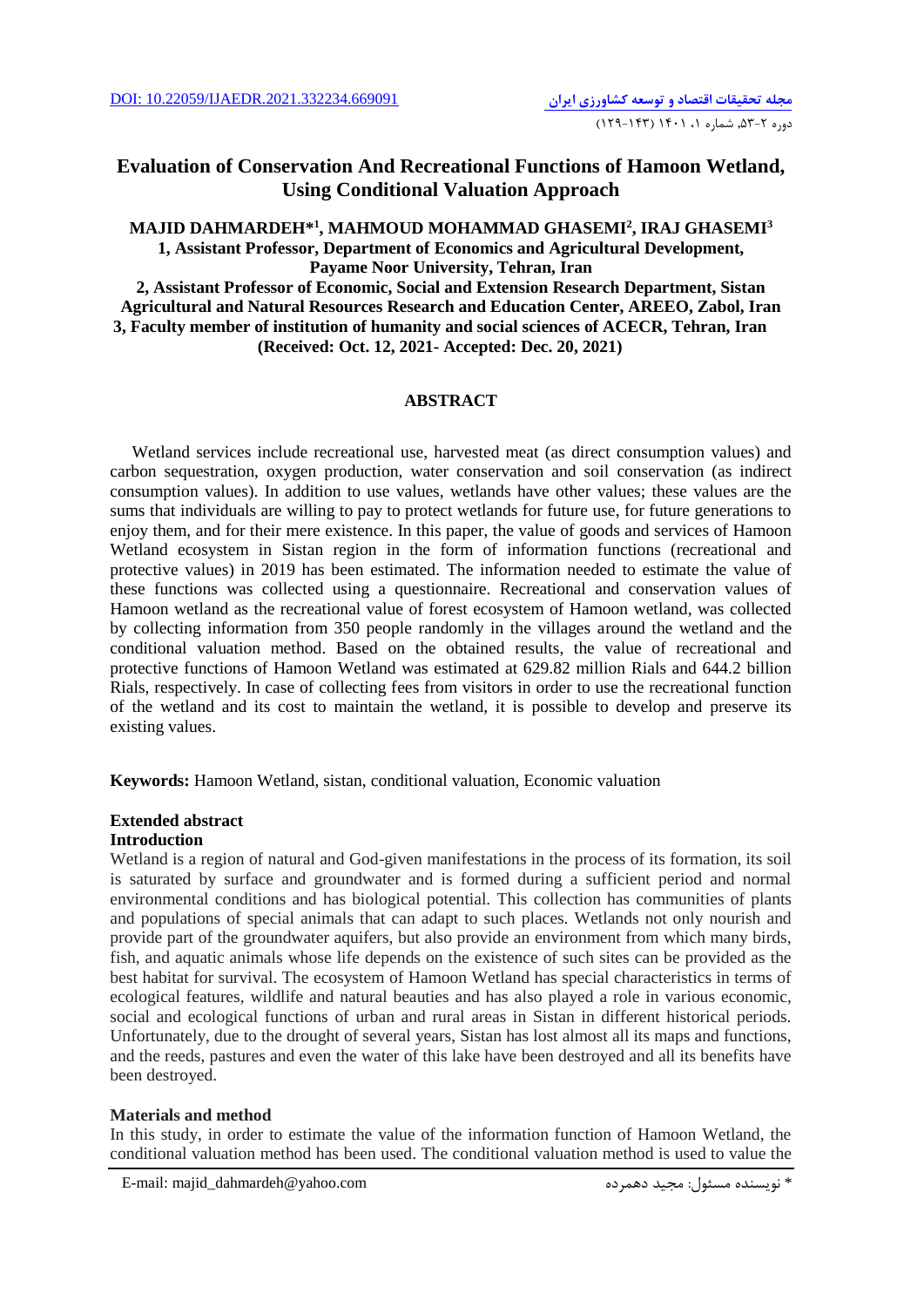resources and the environmental wealth and other commodities for which there is no market to trade. This method uses interviews or questionnaire forms to ask the interviewees or respondents how much money they are willing to pay to obtain a certain amount of non-market goods and services, including environmental goods and services, with the assumptions and conditions of a hypothetical market.

### **Discussion and Results**

The purpose of this article is to estimate the conservation and recreational values of Hamoon wetland as part of its values in different situations in terms of water conditions, in order to assess the damage caused by drought in the wetland.

In estimating the recreational value of Khajeh Mountain region, first a pre-test was performed and the proposed amounts and the required number of samples were determined. The results of data analysis show that people tend to pay (3936.34) Rials for each visit to Khajeh Mountain area. In order to estimate the conservation value of Hamoon Wetland ecosystem, the tendency of each household to pay annually from the wetland was calculated and this figure was multiplied by the number of households and as a result the conservation value of the whole wetland was estimated to be equal to (644.2) billion Rials.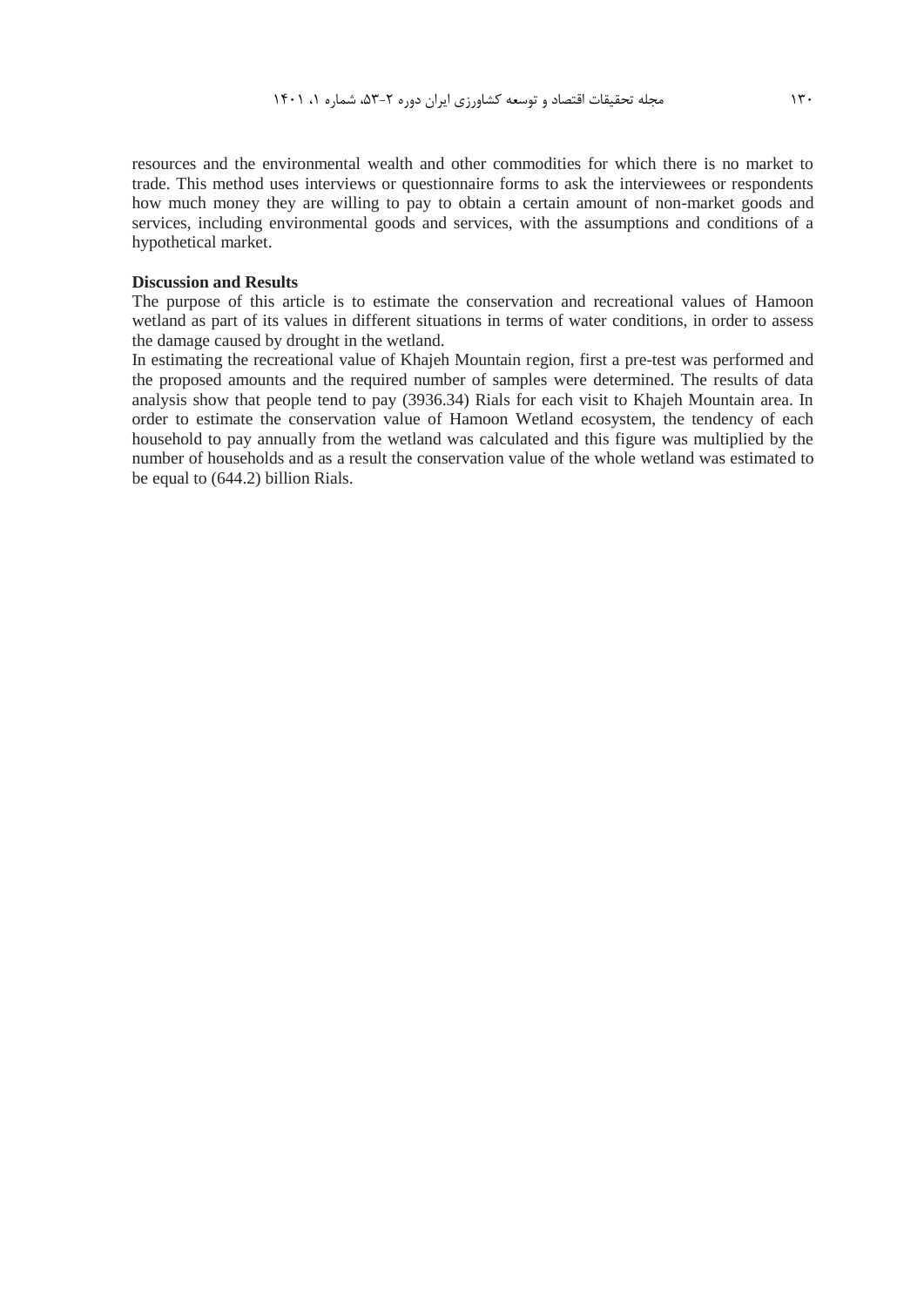# **ارزیابی کارکردهای حفاظتی و تفریحی تاالب هامون با استفاده از رهیافت ارزش گذاری مشروط**

**\*، محمود محمد قاسمی <sup>1</sup> مجید دهمرده ، ایرج قاسمی <sup>2</sup> 3**

**،1 استادیار گروه اقتصاد و توسعه کشاورزی دانشگاه پیام نور؛ تهران؛ ایران ،2 استادیار اقتصاد کشاورزی واحد تحقیقات اقتصادی- اجتماعی و ترویجی مرکز تحقیقات و آموزش کشاورزی و منابع طبیعی سیستان، سازمان تحقیقات-آموزش و ترویج کشاورزی ، زابل، ایران ،3 استادیار عضو هیات علمی گروه برنامه ریزی شهری و منطقهای پژوهشگاه علوم انسانی و مطالعات اجتماعی، تهران، ایران )تاریخ دریافت: -1400/7/20 تاریخ تصویب: 1400/9/29(**

**چکیده**

**از جمله خدمات تاالبها میتوان به استفادهی تفریحی، گوشت برداشتی )بهعنوان ارزشهای مصرفی مستقیم( و جذب کربن، تولید اکسیژن، حفظ آب و حفظ خاك )بهعنوان ارزشهای مصرفی غیرمستقیم( اشاره داشت. عالوه بر ارزشهای استفادهای، تاالبها ارزشهای دیگری نیز دارند؛ این ارزشها مبالغی میباشند که افراد تمایل دارند، برای حفاظت از تاالبها بهمنظور استفاده از آنها در آینده، بهرهمندی نسلهای آتی از آنها و برای اینکه فقط وجود داشته باشند بپردازند. در این مقاله، ارزش کاالها و خدمات اکوسیستم تاالب هامون در منطقه سیستان در قالب کارکردهای اطالعاتی )ارزشهای تفریحی و حفاظتی( در سال 1398 برآورد گردیده است. اطالعات موردنیاز برای برآورد ارزش این کارکردها با استفاده از پرسشنامه جمعآوری شد. ارزشهای تفریحی و حفاظتی تاالب هامون بهعنوان ارزش تفریحی اکوسیستم جنگلی تاالب هامون، با جمعآوری اطالعات از 350 نفر به روش تصادفی در روستاهای حاشیه تاالب و روش ارزشگذاری مشروط برآورد گردید. بر اساس نتایج بهدستآمده، ارزش کارکردهای تفریحی و حفاظتی تاالب هامون به ترتیب برابر 629/82 میلیون ریال و 644/2 میلیارد ریال برآورد گردید. درصورت اخذ هزینه از بازدیدکنندگان به- منظور استفاده از کارکرد تفریحی تاالب و هزینه آن جهت حفظ و نگهداری تاالب، میتوان به توسعه و حفظ ارزشهای وجودی آن اقدام نمود.**

**واژههای کلیدی: تاالب هامون ، سیستان، ارزشگذاری مشروط، ارزیابی اقتصادی**

**مقدمه**

تاالبها مهمترين بانک ژن گیاهی و جانوري کره زمین بعد از جنگلهاي بارانی بهشمار میآيند. ازجمله کارکردها و عملکردهاي تاالب میتوان به: ارزشهاي پشتیبان حیات )ارزشهاي هیدرولوژيک، ارزشهاي بیوژئوشیمیايی، ارزشهاي زيستگاهی، ارزشهاي

اکولوژيک و ...)؛ ارزشهای اجتماعی و فرهنگی )ارزشهاي زيبايیشناختی و نقش تاالب در کیفیت چشمانداز، ارزشهاي آموزشی و آگاهسازي عمومی، ارزشهاي تفريحی و تفرجی، ارزشهاي وضعیت عمومی شامل نقش تاالب در ايجاد حس مالکیت عمومی، ارزشهاي فرهنگی خاص نظیر نقش تاالب در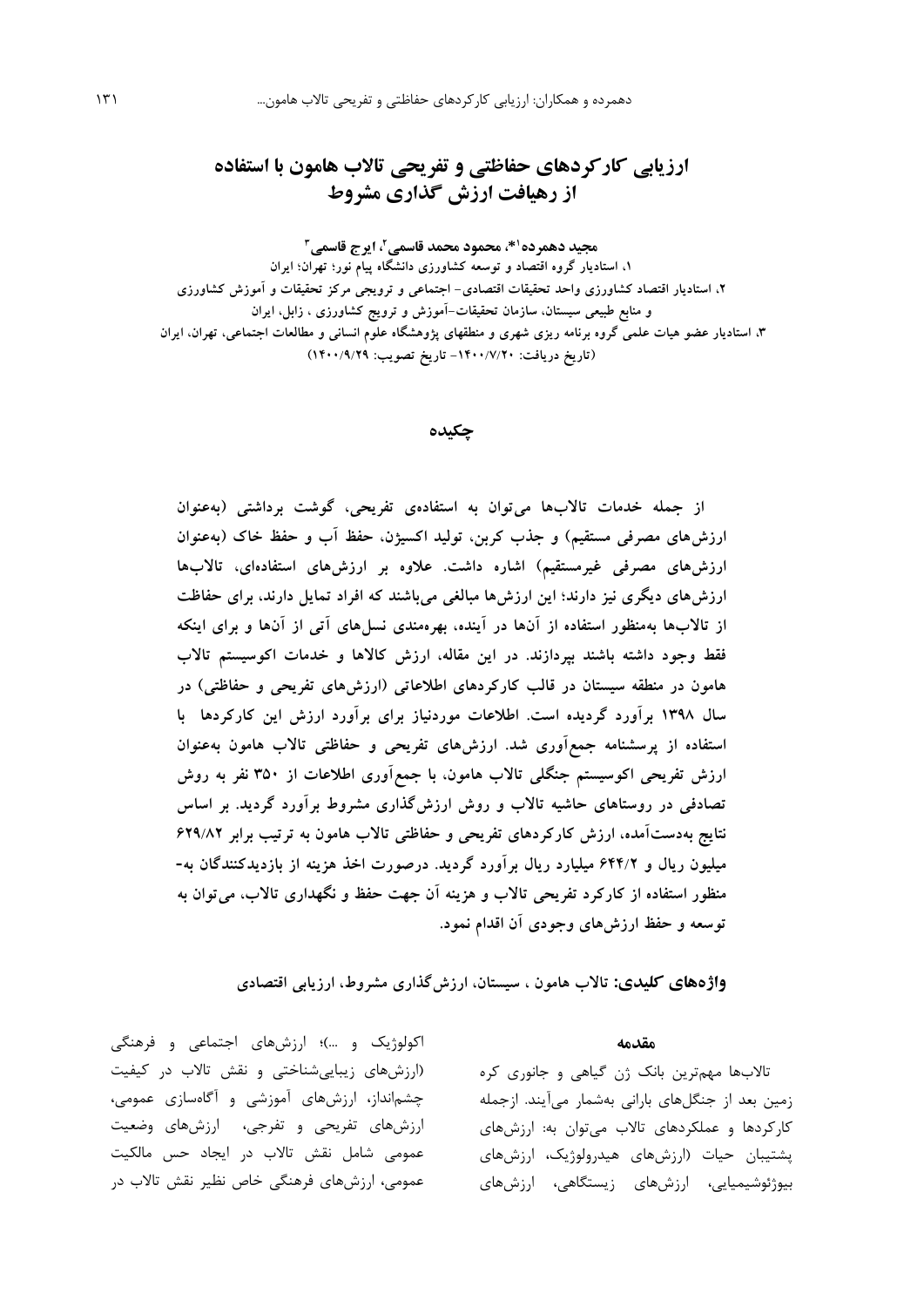هويت مردم منطقه، ارزشهاي درمانی(؛ ارزشهاي تولیدي )ارزشهاي کشاورزي و نقش و سهم تاالب در تولیدات کشاورزي، ارزشهاي منابع تجديدپذير، ارزشهاي گردشگري و منافع اقتصادي آن، ارزشهاي شهري و نقش و سهم تاالب در ارزشهاي اقتصاد شهري و غیره) اشاره کرد (Sinaei et al., 2020). در ايران، تعداد 24 تاالب در فهرست بینالمللی ثبت شده است که مساحت حدود 1486438 هکتار را شامل میشود ).,1399al et Sistani(که کمتر از يک درصد خاک کشور را تشکیل میدهند.

منافع اقتصادي حاصل از اکوسیستمهاي طبیعی از جمله تاالبها در دودسته استفادهاي و غیر استفادهاي قرار میگیرند. ارزشهاي استفادهاي، از مصرف با بهرهبرداري واقعی از تولیدات و خدمات مشخصی از محیطزيست مشتق میشوند و به ظرفیت کاال يا خدمات در ايجاد رضايت براي گزينش و نیازهاي انسان میپردازند. درحالیکه ارزشهاي غیر استفادهاي، ارزشهاي غیر بازاري را مطرح میکنند که با مصرف واقعی کاالهاي يادشده يا حتی با انتخاب آنها براي مصرف ارتباطی ندارند. چنین ارزشهايی بهمنزله ويژگیهاي ذاتی هستند که رجحان و گزينش افراد را نشان میدهند و درعینحال، گوياي همدلی، رعايت حقوق و يا رفاه ديگر موجودهاي زنده هستند. ارزشهاي غیر استفادهاي، بیانگر میزان آمادگی بهمنظور پرداخت براي حفاظت از محیطزيست براي استفاده در آينده ارزشهاي .(Amirnejad & Ataie solute, 2011( است مصرفی را بهآسانی میتوان با قیمتهاي بازاري اندازهگیري کرد و در فرآيندهاي تصمیمگیري دخالت داد؛ اما محاسبه ارزشهاي غیر مصرفی به دلیل نبود امکان مبادله در بازار مشکلآفرين است. اين ارزشها جز مهمی از ارزش اقتصادي کل به شمار میآيند؛ بنابراين، غفلت در لحاظ داشتن اين منابع، خواه کیفی و خواه کمی، در محاسبات تصمیمگیري به برآورد غیرواقعبینانه منابع محیطزيستی در رفاه اجتماعی منجر میشوند )2021 ,Samdeliri & Mohammadian). با برآورد ارزشهاي غیر استفادهاي اکوسیستمهاي طبیعی میتوان ارزش واقعی آنها را نشان داد تا بدينوسیله از تخريب اين منابع جلوگيري شود ( .Daneshi et al 2017(. با توجه به اهمیت ارزشهاي غیراستفادهاي منابع طبیعی در رفاه انسان و ضرورت حفظ و

بهرهبرداري پايدار از اين منابع با استفاده از روش ارزشگذاري مشروط )CVM )برآورد می¬گردد. روش ارزشگذاري مشروط جهت محاسبه تمايل به پرداخت افراد براي برآورد ارزشهاي غیر استفادهاي اکوسیستمهاي طبیعی بهطور گستردهايدر سراسر جهان Daneshi et al., 2017; Arman, ) استفادهشده است .)2012

تاالب هامون بیش از چهار هزار کیلومترمربع وسعت دارد و در فصول خشکسالی به سه بخش مجزاي هامون پوزک در شمال شرقی و صابوري در شمال غربی و هامون هیرمند در مغرب و جنوب غربی سیستان تقسیم میشود. هامون هیرمند و صابوري در افغانستان بوده و آب از هامون پوزک به هامونهاي هیرمند و صابوري General Department of Natural ( میشود جاري Resources of Sistan and Baluchestan Province, 2019(. در فصول پرآب اين سه به هم متصل شده و درياچه واحدي را ايجاد میکنند. اين تغییرات به جريان آب رودخانه هیرمند بستگی داشته و با افزايش آب درياچه آب به رودخانه شیله در جنوبیترين قسمت درياچه میريزد. طول اين رودخانه حدود 100 کیلومتر بوده و درنهايت به گوده زره در افغانستان میريزد. سد شیله که در مسیر اين رودخانه قرار دارد براي کنترل خروجی آب از تاالب استفاده میشود ) Environmental .)Protection Organization, 2014

اکوسیستم تاالب هامون ازنظر ويژگیهاي اکولوژيک، حیاتوحش و زيبايیهاي طبیعی داراي مشخصههاي ممتازي بوده و همچنین، در کارکردهاي مختلف اقتصادي، اجتماعی و اکولوژيک شهر و روستا در سیستان در ادوار مختلف تاريخی، نقشآفرين بوده است. لیکن متأسفانه در حال حاضر بهدلیل خشکسالی چندين ساله سیستان تقريباً تمامی نقشها و کارکردهاي خود را ازدستداده و نیزارها و مراتع و حتی آب اين درياچه از بین رفته و تمامی مزاياي آن نابودشده است. ازاينرو، ضروري است که بیشازپیش به آن توجه شده و ضمن بررسی و پیگیري علل انحطاط و از بین رفتن توانايیهاي بالقوه و بالفعل اين درياچه، به چارهجويی پرداخته و با برنامهريزي و سیاستگزاري مناسب در جهت احیاء دوباره نقشهاي آن در حیات اقتصادي، اجتماعی و اکولوژيک منطقه، اقدامات مؤثري صورت گیرد.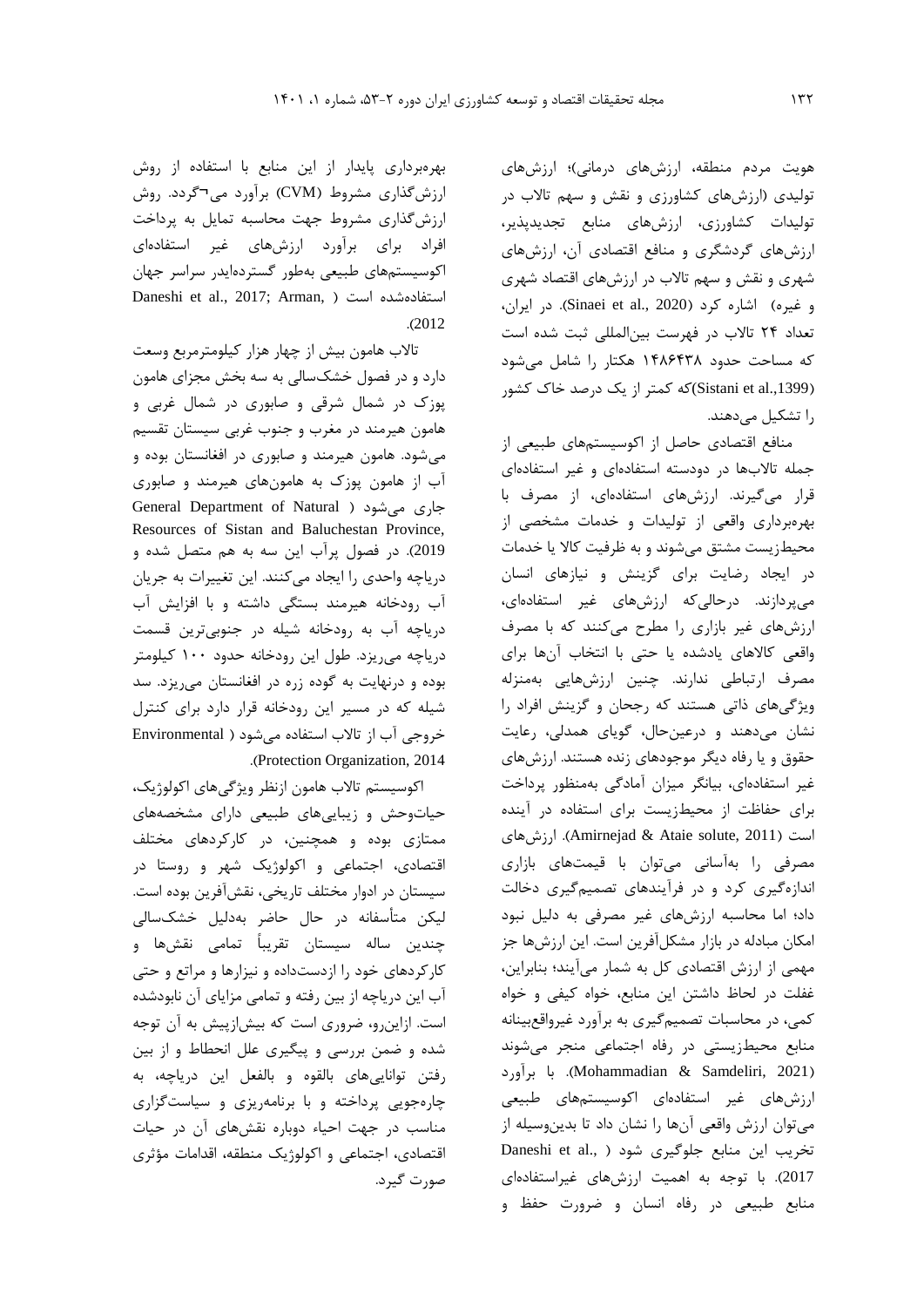بــا وجــود اهمیت تاالبها و نقش ارزنده آنها در کـل دنیـا، در اکثـر کـشورهاي درحـال توسـعه، کـاربريهـاي اقتـصادي کـه دربسیاري از مواقع منجر به تخريب طبیعت میشـود، بـر ساير کاربريها، از جمله گردشگري، تقـدم دارد، درحـالی که در کشورهاي توسعه يافتـه، مالحظـات رفـاهی کمتـر مورد بیاعتنايی قرار میگیرد. بنابراين، بـا وجـود تقاضـاي روزافزون استفاده از مناطق تاالبی براي تفـرج، الزم اسـت برنامه- ريزي مناسب با دقتی درخور توجـه در ايـن زمینـه صورت پذيرد. بديهی است برنامهريزي و طرحريزي بـراي تاالبها در سطح خرد و کـالن نیازمنـد داشـتن تـصـوير صــحیحی از کارکردهــا، کـــاالها، خدمـــات و عـــوامل اقتــصـادي‐ اجتمـــاعی مرتبـــط بــا تـــاالب و بــه ويــژه ارزشهاي ناشی از هريک از آنها است و اين مهـم جـز بـا انجام مطالعات و پژوهشهايی براي دسـتیابی بـه مقـادير هريک از اين ارزشها میسر نمیشود، از اينرو پژوهش حاضر با هدف ارزيابی کارکردهاي حفاظتی و تفريحی تاالب هامون با استفاده از رهیافت ارزش گذاري مشروط انجام پذيرفته است.

### **دادهها و روشها**

در اين مطالعه، بهمنظور برآورد ارزش کارکرد اطالعاتی تاالب هامون از روش ارزشگذاري مشروط استفادهشده است. روش ارزشیابی مشروط براي ارزشگذاري منابع و مطبوعیتها و ثروتهاي زيستمحیطی و ساير کاالهايی که بازار براي معامله آنها وجود ندارد استفاده میگردد. در اين روش، از مصاحبه يا فرمهاي پرسشنامهاي استفاده میشود تا مصاحبهشوندگان يا پاسخگويان پاسخ دهند که چه مقدار پول حاضرند براي در اختیار گرفتن يک مقدار معین از کاالها و خدمات غیر بازاري ازجمله کاالها و خدمات زيستمحیطی با فرضیات و شرايط يک بازار فرضی، بپردازند.

# **فرم کلی روش ارزشگذاري مشروط الگوي برآورد حداکثر تمايل به پرداخت**

براي برآورد تغییرات و مازاد جبرانی میکسی از دادههاي پرسشنامه انتخاب دوتايی از الگوي تفاضلی مطلوبیت استفاده میشود ) ,2006 Ahmed

2018, ,Hanemann). در اين الگو پاسخ افراد به سؤاالت انتخاب دوتايی (بلی يا خير گفتن به پيشنهادها) از حداکثر مطلوبیت توسط همان افراد بهدست میآيد. تابع مطلوبیت غیرمستقیم هر فرد )V )بستگی به درآمد وي، خصوصیات فردي و کیفیت کاالي زيستمحیطی که ارزشگذاري میشود، دارد.

فرد زمانی حاضر به پرداخت براي کاالي زيستمحیطی خواهد بود که مطلوبیت او زمانی که کاالي موردنظر را دارد و مبلغی را براي داشتن آن میپردازد از زمانی که آن را ندارد و درنتیجه مبلغی را براي آن نمیپردازد، بزرگتر باشد. به بیان رياضی بايد داشته باشیم )2019 ,loomis & Park):

| $V(1, INC - B; S) + \varepsilon_1 \geq V(0, INC; S) + \varepsilon_0$                                                                                 | (1)              |
|------------------------------------------------------------------------------------------------------------------------------------------------------|------------------|
| $V(1, INC - B; S) + \varepsilon_1 - V(0, INC; S) - \varepsilon_0 \geq 0$<br>$V(1, INC-B; S) - V(0, INC; S) + (\varepsilon_1 - \varepsilon_0) \geq 0$ | (Y)              |
| $dV + \eta \geq 0$                                                                                                                                   | $(\tilde{r})$    |
|                                                                                                                                                      | $(\mathfrak{F})$ |

که در آن حالت عدد صفر براي زمانی است که فرد کاال را ندارد و عدد يک براي داشتن آن است، B مبلغی است که فرد از درآمد خود )INC )کم کرده و براي به- دست آوردن کاال میپردازد و S نشاندهندهي خصوصیات فرد است. درنتیجه با يک الگوي اقتصادسنجی که متغییر وابسته آن صفر يا يک است مواجه هستیم. براي برآورد الگوهاي با متغییر وابسته دوتايی از الگوهاي الجیت يا پروبیت استفاده میشود. **تخمين الگوهاي انتخاب دوتايی**

با اين فرض که مبلغ پیشنهادي B ريال باشد، از پاسخدهنده سؤال میشود که آيا مايلید مبلغ B ريال را براي حفاظت از يک منبع طبيعي (براي مثال اکوسيستم تالاب هامون) بپردازيد. احتمال اينکه فرد به اين سؤال جواب بلی يا خیر بدهد، از روابط زير قابلمحاسبه است :(Hanemann, 2018)

- $(\Delta)$  $\pi^n(B) = G(B; \theta)$
- $(6)$  $\pi^y(B) = 1 - G(B; \theta)$

که در روابط فوق،  $G(B;\theta)$  تابع توزيع آماري با بردار پارامترهای  $\theta$  است. روابط (۶) و (۷) به ترتیب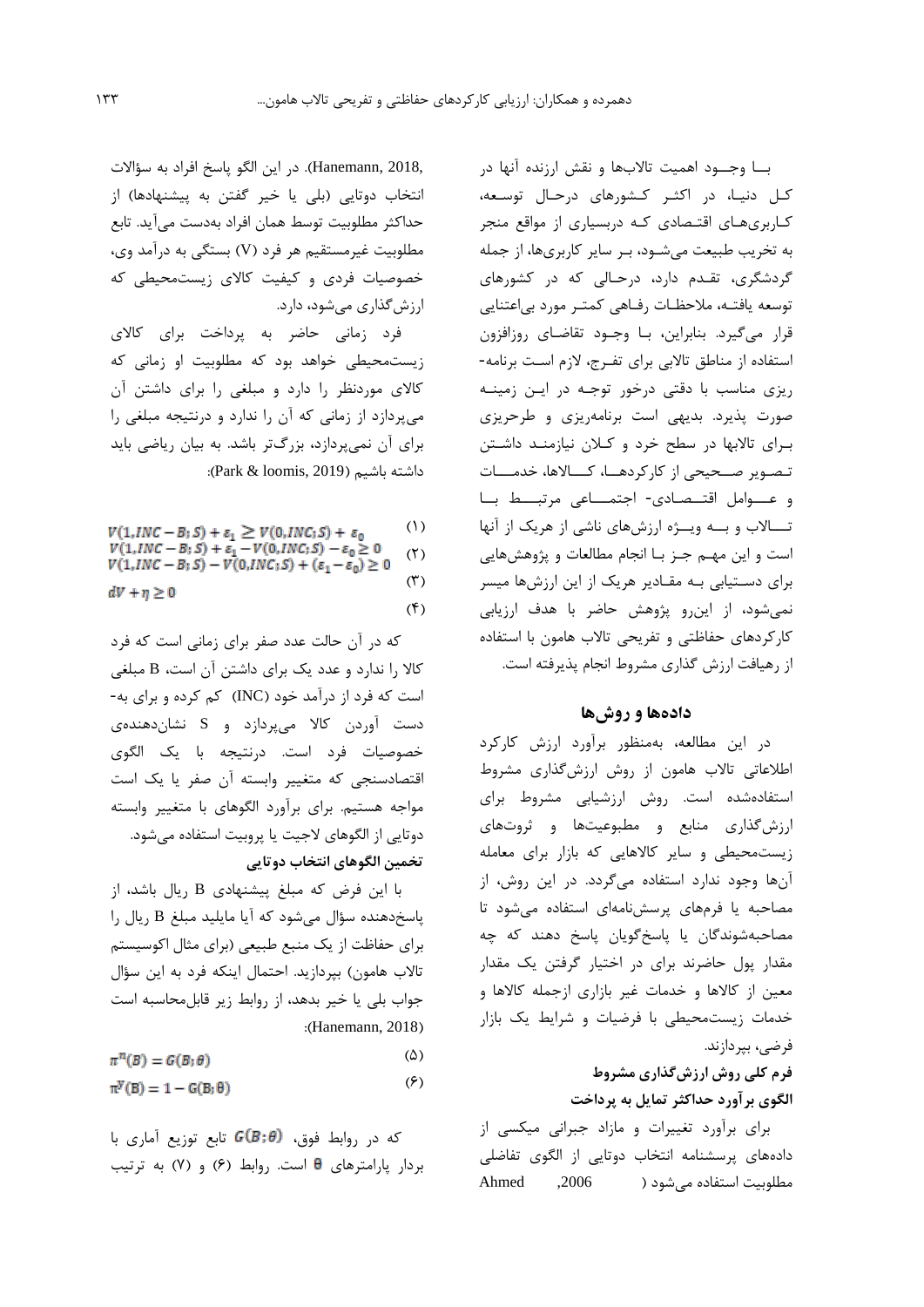احتمال پاسخ مثبت و منفی به مبلغ پیشنهادي را نشان میدهد.

### **برآورد مقدار مورد انتظار WTP**

در مطالب فوق با استفاده از الگوهاي انتخاب دوتايی (الگوي لاجیت)، روش تخمین تابع پیشنهاد توضیح داده شد. حال روشهايی که بتوان با استفاده از آنها مقدار مورد انتظار تمايل به پرداخت نمونه را محاسبه نمود، تشريح میگردد.

مقدار مورد انتظار هر متغییر تصادفی با استفاده از رابطهی زير محاسبه می شود (Boyle et al., 2019):  $(1)$  $E(X) = \int^{+\infty} F(x) dx - \int_{-\infty}^{x} [1 - F(x)] dx$ 

که )X)F بیانگر احتمال پذيرش مبلغ پیشنهادي بوده و تابع توزيع تجمعی X نیز است ,Hanemann( (.2018 ارزش انتظاري هر متغیر تصادفی غیر منفی، مانند تمايل به پرداخت را میتواند بهصورت زير نوشت:  $(\lambda)$  $E(X) = \int^{+\infty} F(x) dx$ 

بهدلیل اينکه عبارت دوم سمت راست رابطه )7(، برای متغیرهای تصادفی غیر منفی  $\mathbb{J}_{-\infty[1-F(x)]} dx$ برابر با صفر است. براي تعیین ارزش انتظاري با استفاده از تابع (٨)، بايستی خصوصيات زير برقرار باشد:  $\lim_{x \to 0} F(x) = 0$  ,  $\lim_{x \to \infty} F(x) = 1$  $(9)$ اين شرايط نشان میدهد که سطح زير منحنی تابع توزيع تجمعی دقیقا برابر يک است.

چنانچه توزيع تجمعی dv( تفاضل مطلوبیتهاي غیرمستقیم)، که احتمال پذیرش مبلغ پیشنهادی را نیز نشان میدهد، بهصورت dv(F )تعريف گردد. براي برآورد مقدار مورد انتظار WTP درروشهاي استخراج انتخاب دوتايی، انتگرال معین تابع توزيع تجمعی محاسبه میشود )2019 ,Bateman):

$$
P(y_i = 1) = F_i(dv)
$$

 $\Delta$ 

$$
E(WTP) = \int F_i(\text{dv}) \text{dB} \tag{11}
$$

انتگرال )11( را در سه بازه میتوان محاسبه نمود :(Bateman, 2019)

الف) در بازه تمامی اعداد حقیقی: استدلال میکنند که اگرچه کمترين مبلغی که براي به دست آوردن کاال پرداخته میشود، صفر و بیشترین مبلغ  $B_{max}$  است؛ اما افرادي هستند که تمايل به پرداخت بيش از B<sub>max</sub> دارند و افرادي نیز وجود دارند که تمايل دارند که باکم شدن از مقدار کاال درآمد آنها افزايش يابد. بنابراين، بازهاي که انتگرال )11( در آن محاسبه میشود بايستی از منفی بینهايت (<del>٥٥ -)</del> تا مثبت بینهايت (٣٥ -) باشد.

$$
E(WTP) = \int_{-\infty}^{\infty} F_i(dV)dB \tag{17}
$$

به روشهاي الف میانگین کل WTP نیز گفته میشود )2017) ,Patterson and Duffield؛ که روش میانگین WTP بهدلیل اينکه WTP تمامی افراد جامعه را در الگو وارد میکند، نسبت به روشهاي ديگر ارجحیت دارد. اما )2018 ,Hanemann )بیان میکند که بايستی بهجاي محاسبه انتگرال در بازهي صفر تا مثبت بینهايت، میانهي تمايل به پرداخت محاسبه و مورداستفاده قرار گیرد )2018 ,Hanemann). چون میانهي تمايل به پرداخت نسبت به دادههاي پرت حساسیت کمتري دارد. با توجه به توضیحاتی که در مطالب فوق ارايه گرديد، در اين مطالعه نیز میانه تمايل به پرداخت محاسبه خواهد شد.

**محاسبه مقدار مورد انتظار تمايل به پرداخت**

بهمنظور برآورد مقدار مورد انتظار WTP در الگوي خطی از رابطهي )24( و در الگوي لگاريتمی از رابطهي )25( استفاده میشود:

$$
E(WTP) = \frac{-GC_{linear}}{\beta_{bid}} \tag{75}
$$

$$
E(WTP) = \exp\left(\frac{-GC_{logarithmic}}{\beta_{log(bid)}}\right) \quad (\Upsilon \Delta)
$$

که  $\beta_{\log (bid)}$  به ترتیب ضریب متغیر  $\beta_{bid}$ پیشنهاد در الگوي خطی و لگاريتمی را نشان میدهند و و  $Gc_{logarithmic}$  بهترتیب با استفاده از  $\epsilon$ روابط)26( و )27( محاسبه میشوند.

 $GC_{linear} = \alpha + \beta_{age} \times M_{age} + \beta_{gen} \times M_{gen} + \beta_{edu} \times M_{edu} + \beta_{fs} \times M_{fs} + \beta_{fv} \times M_{fv} + \beta_{fuv} \times M_{fuv} + \beta_{inc} \times M_{inc}$  $(15)$  $GC_{logarithmic} = \alpha + \beta_{age} \times M_{age} + \beta_{gen} \times M_{gen} + \beta_{edu} \times M_{edu} + \beta_{fs} \times M_{fs} + \beta_{fv} \times M_{fv} + \beta_{fuv} \times M_{fuv} + \beta_{inc}$  $(YY)$  $\times M_{inc}$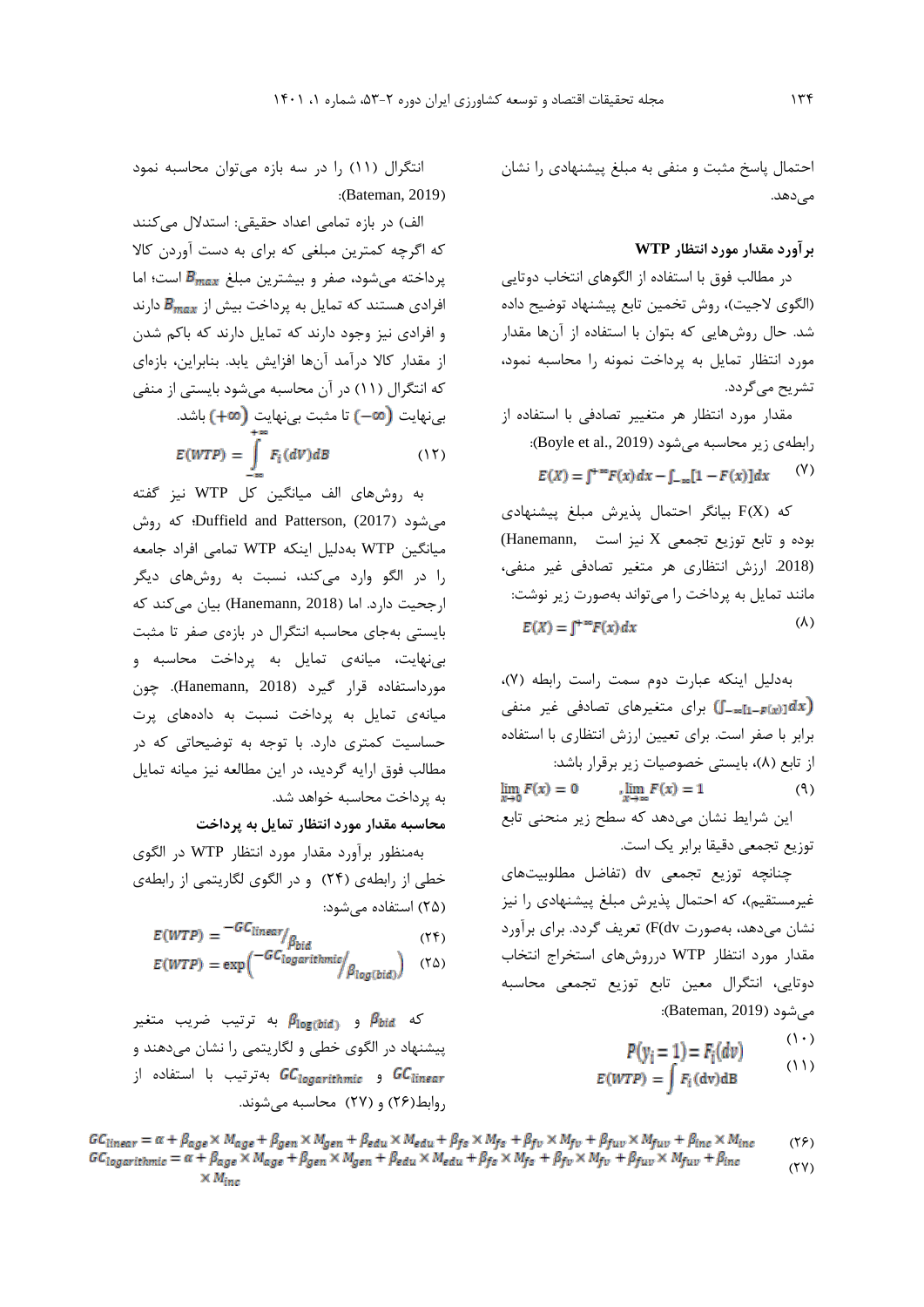$\beta_{fv}$   $\beta_{edu}$   $\beta_{fs}$   $\beta_{gen}$   $\beta_{age}$  ، (۲۶) که در رابطهی و  $\beta_{\rm fuv}$  به ترتیب ضرایب متغیرهای سن، جنسیت،  $\beta_{\rm inc}$ تعداد اعضاي خانوار، سطح تحصیالت، وضعیت اولین بازديد، درآمد پاسخدهندگان و وضعیت بازديد از منطقه  $M_{fs}$  ،  $M_{gen}$  ،  $M_{age}$  ،  $N_{age}$  ،  $N_{gas}$ و  $M_{\rm{fuv}}$  نیز به ترتیب، میانگین  $M_{\rm{fuv}}$  ،  $M_{\rm{fuv}}$ آنها و نیز عرض از مبدأ را در الگوي خطی نشان می- دهد. در رابطهي )27( نیز اين پارامترها مربوط به الگوي لگاريتمی میباشند.

**یافتههای تحقیق**

نتايج برآورد ارزش تفريحی منطقه تفريحی کوه خواجه واقع در حاشیه تاالب هامون در جدول )1( ارايه گرديده است.



شکل )1(: موقعیت تاالب هامون در کشورهاي ايران و افغانستان در شرايط پرآبی منبع: راشکی و همکاران، 1388

| متغير                   |                               | ۱- الگوی خطی                      |                            | ۲- الگوی لگاریتمی            |
|-------------------------|-------------------------------|-----------------------------------|----------------------------|------------------------------|
|                         | ضريب                          | آما <sub>د</sub> ه t              | ضريب                       | آما <sub>د</sub> ه t         |
| عرض از مبدأ             | $-Y/ \Lambda V$               | $-1/\tau \Delta$                  | $-174$                     | $-179$                       |
| سن                      | $- \cdot / \cdot \cdot \cdot$ | $- \cdot / \Lambda V$             | $-11V$                     | $-1/\tau$                    |
| جنسيت                   | $-179$                        | $-1/\cdot 7$                      | $\cdot/\tau$               | 1/Tf                         |
| تعداد اعضاى خانوار      | $-\cdot/\cdot$ Y $\wedge$     | $- \cdot 19$                      | $-\cdot/\cdot$ Y $\wedge$  | $- \cdot / \Lambda \Upsilon$ |
| تحصيلات                 | $\cdot/\Lambda$               | $\mathbf{Y}/\cdot\mathbf{Y}$      | $\cdot/\gamma$             | $Y/\cdot$ 9                  |
| درآمد (ريال)            | .779                          | Y/Y                               | $\cdot$ /۲ $\vee$          | $\Upsilon/\Upsilon$          |
| اولين بازديد            | $\cdot$ /5 $\vee$             | $\cdot$ /90                       | $\cdot$ /۶۲                | $\cdot$ /94                  |
| بازدید در آینده         | $\mathbf{r}/\mathbf{r}$       | ۲/۶۹                              | $\Upsilon/\Upsilon\Lambda$ | $\Upsilon/\Lambda$           |
| مبلغ پيشنهادى           | $-1$                          | $-179$                            | $-1.00477$                 | $-\cdot/\lambda$ 9           |
| درصد صحت پیشبینی        |                               | $\Delta$ 9/YA                     |                            | $\Delta\lambda$ /۶۴          |
| آماره درستنمایی         |                               | $-91/09$                          |                            | $-\xi \cdot / \tau$          |
| سطح معنىدارى أماره درست |                               | $\cdot/\cdot$ ) Y                 |                            | $\cdot/\cdot\cdot$ ۴۱        |
| نمایی                   |                               |                                   |                            |                              |
| Pseudo R <sub>2</sub>   |                               | $Y \setminus \setminus \setminus$ |                            | $Y \cdot / Y$                |
| Estrella R2             |                               | 1776                              |                            | 10/17                        |

جدول )1(: عوامل مؤثر بر احتمال پذيرش مبلغ پیشنهادشده بهعنوان وروديه براي بازديد از منطقه تفريحی تاالب

ماخذ: محاسبات محقق

با استفاده از رابطهی (۲۶) مقدار GC<sub>linear</sub> برابر 1/6139 و با استفاده از رابطهي )27( مقدار برابر با 4/3452 میباشد. بنابراين، مقدار مورد انتظار تمايل به پرداخت با استفاده از رايطهي

)24( در الگوي خطی و رابطهي )25( در الگوي لگاريتمی به ترتیب برابر با 3936/34 ريال و 3369/71 ريال است.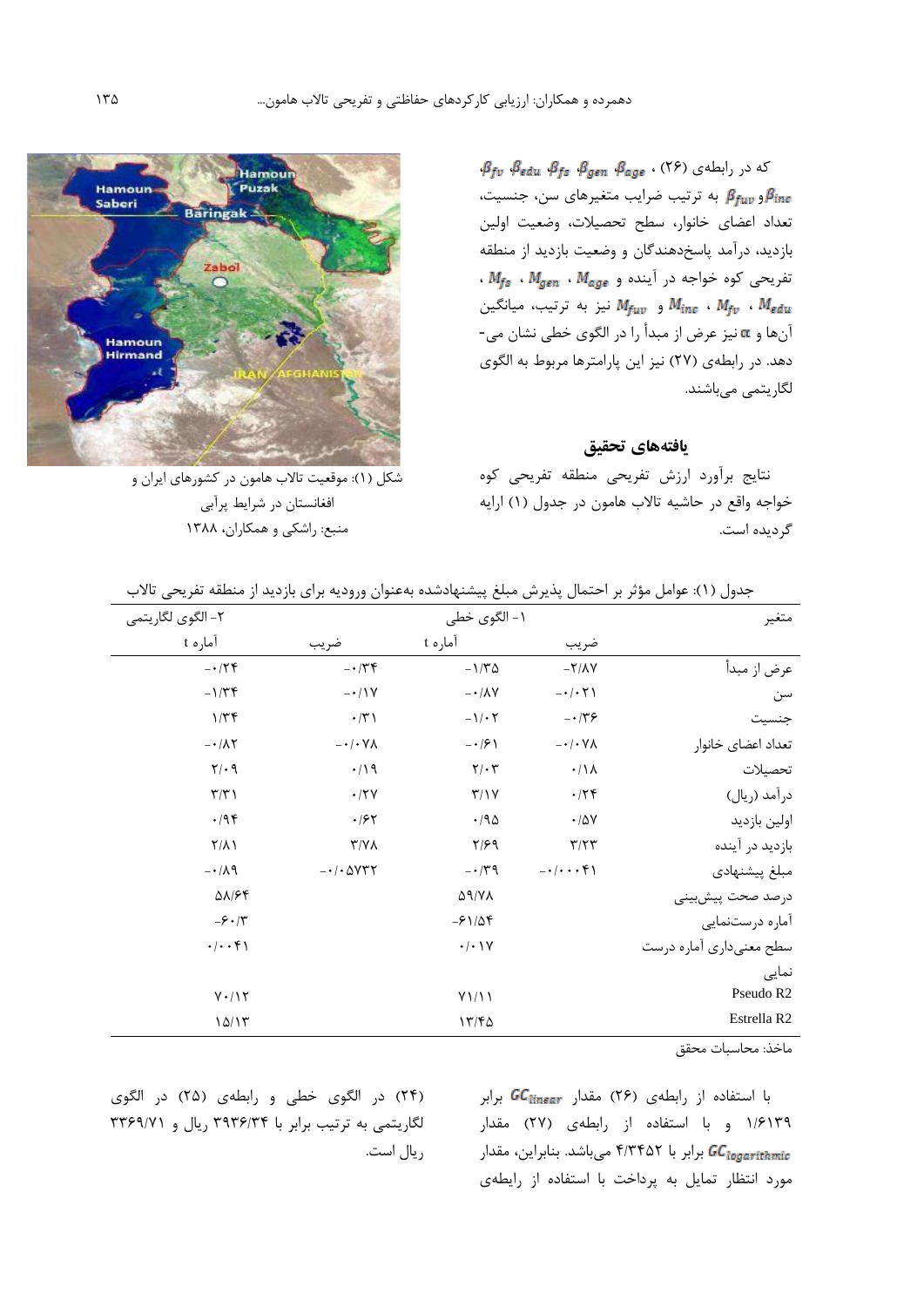جدول )2 (: نتايج مقدار مورد انتظار تمايل به

|                            |        | یر داخت    |                    |           |
|----------------------------|--------|------------|--------------------|-----------|
| سطح                        | آما, ہ | خطاي       | مقدار تمايل        | الگو      |
| معنے دار ی                 |        | استاندا, د | به پر داخت         |           |
| $\cdot$ / $\cdot$ $\Delta$ | ۱٬۱۸   | ۱۰۸۷/۳۹    | ۳۹۳۶/۳۴            | خطی       |
| ۱۶۴                        | ۰/۳۹   | ۱/۲۹۱/۱۵   | ۳۳۶۹/۷۱            | لگار يتمى |
|                            |        |            | ماخذ: محاسبات محقق |           |

مقايسهي الگوهاي خطی و لگاريتمی بر اساس درصد صحت پیشبینی دو الگو نشان میدهد که الگوهاي خطی و لگاريتمی نتايج مشابهی دارند. ولی مقايسهي آنها بر اساس سطح معنیداري مقدار مورد انتظار تمايل به پرداخت حاکی از آن است که الگوي خطی بر الگوي لگاريتمی ارجحیت دارد. از آنجايیکه مقدار تمايل به پرداخت برآورد شده از الگوي خطی در سطح اطمینان پنج درصد معنیدار است؛ درحالیکه تمايل به پرداخت حاصل از الگوي لگاريتمی ازلحاظ آماري معنیدار نمیباشد. بنابراين، مقدار تمايل به پرداخت براي بازديد از منطقه تفريحی کوهخواجه برابر با 3936/34 ريال براي هر بازديد است.

| جدول (۳): درصد احتمال پذیرش و اثر نهایی برای سطوح |                 |  |
|---------------------------------------------------|-----------------|--|
|                                                   | $1 - 1$ $1 - 1$ |  |

|              | محتلف درامد          |           |
|--------------|----------------------|-----------|
| اثر نهایی    | درصد احتمال<br>پذيرش | سطح درآمد |
| Y/Y          | T/TV                 | ١         |
| $Y/Y\Delta$  | 5/۳۹                 | ٢         |
| ۳/۵۵         | $\lambda/\lambda f$  | ٣         |
| ۴/۱۱         | 11/۶9                | ۴         |
| ۴۱۴۵         | $1\Delta/\lambda$ .  | ۵         |
| $\Delta$ /٢٢ | $Y \cdot / Y \Delta$ | ۶         |
| $\Delta$ /98 | 20/47                | ٧         |
| ۶۱۴۴         | ۳۱/۴۳                | ٨         |
| 5100         | <b>TY/AY</b>         | ٩         |
|              | 44/62                | ۱۰        |
|              |                      |           |

ماخذ: محاسبات محقق

براساس جدول )3( براي مثال میتوان گفت افرادي که در گروه درآمدي سه قرار دارند، احتمال پذيرش مبلغ پیشنهادي توسط آنها 8/14 درصد میباشد. درحالیکه احتمال پذيرش مبلغ پیشنهادي توسط

افرادي که در گروه درآمدي دهم قرار دارند 44/62 درصد میباشد.

درصد احتمال پذيرش و اثر نهايی مبلغ پیشنهادشده در جدول )4( گزارش گرديده است. برطبق نتايج ارائهشده در اين جدول، چنانچه مبلغ وروديهاي براي بازديد از تاالب هامون برابر با 1000 ريال تعیین گردد و هر بازديدکننده میبايست براي هر بار بازديد از اين منطقه 1000 ريال بپردازد، احتمال پذيرش آن مبلغ 2/79 درصد خواهد بود. همانگونه که مالحظه میشود هر چه مبلغ پیشنهادي بیشتر شود احتمال پذيرش آن نیز پايین میآيد. بهطوريکه احتمال پذيرش مبلغ 5000 ريال براي هر بازديد به 0/89 درصد کاهش می- يابد. همچنین، اثر نهايی مبلغ 1000 ريال نشان میدهد که درصد احتمال پذيرش مبلغ 3000 ريال نسبت به مبلغ 1000 ريال بهاندازه 1/42 درصد کمتر میباشد و همینطور احتمال پذيرش مبلغ 5000 ريال بهاندازه 0/48 درصد کمتر از درصد احتمال پذيرش مبلغ 3000 ريال است.

جدول )4(: درصد احتمال پذيرش و اثر نهايی متغیر مبلغ

| ييشنهادى                 |             |                             |  |  |  |
|--------------------------|-------------|-----------------------------|--|--|--|
| اثر نھایے                | درصد احتمال | مبلغ پیشنهادی (ریال)        |  |  |  |
|                          | يذير ش      |                             |  |  |  |
| $-1/57$                  | Y/Y9        | ۱۰۰۰                        |  |  |  |
| $- \cdot$ /۴۸            | 1/TV        | ۳۰۰۰                        |  |  |  |
| $\overline{\phantom{a}}$ | .119        | $\Lambda \cdot \cdot \cdot$ |  |  |  |
|                          |             |                             |  |  |  |

ماخذ: محاسبات محقق

**محاسبه ارزش تفريحی تاالب** 

براي برآورد ارزش تفريحی منطقه کوه خواجه الزم است مقدار مورد انتظار تمايل به پرداخت برآورد شده در تعداد بازديدکنندگان ضرب گردد. همانطوري که در قبالً نیز ذکر گرديد، مقدار مورد انتظار تمايل به پرداخت براي استفاده تفريحی تاالب 3936/34 ريال براي هر بازديد است. همچنین، بر اساس اطالعات دريافتی از شهرداري شهرستان هیرمند در مواقع پرآبی تاالب هامون ساالنه 150 تا 170 هزار نفر از منطقه تفريحی کوه خواجه بازديد میکردند. در اين تحقیق چنانچه مبلغ 160 هزار نفر را بهعنوان میانگین تعداد نفرات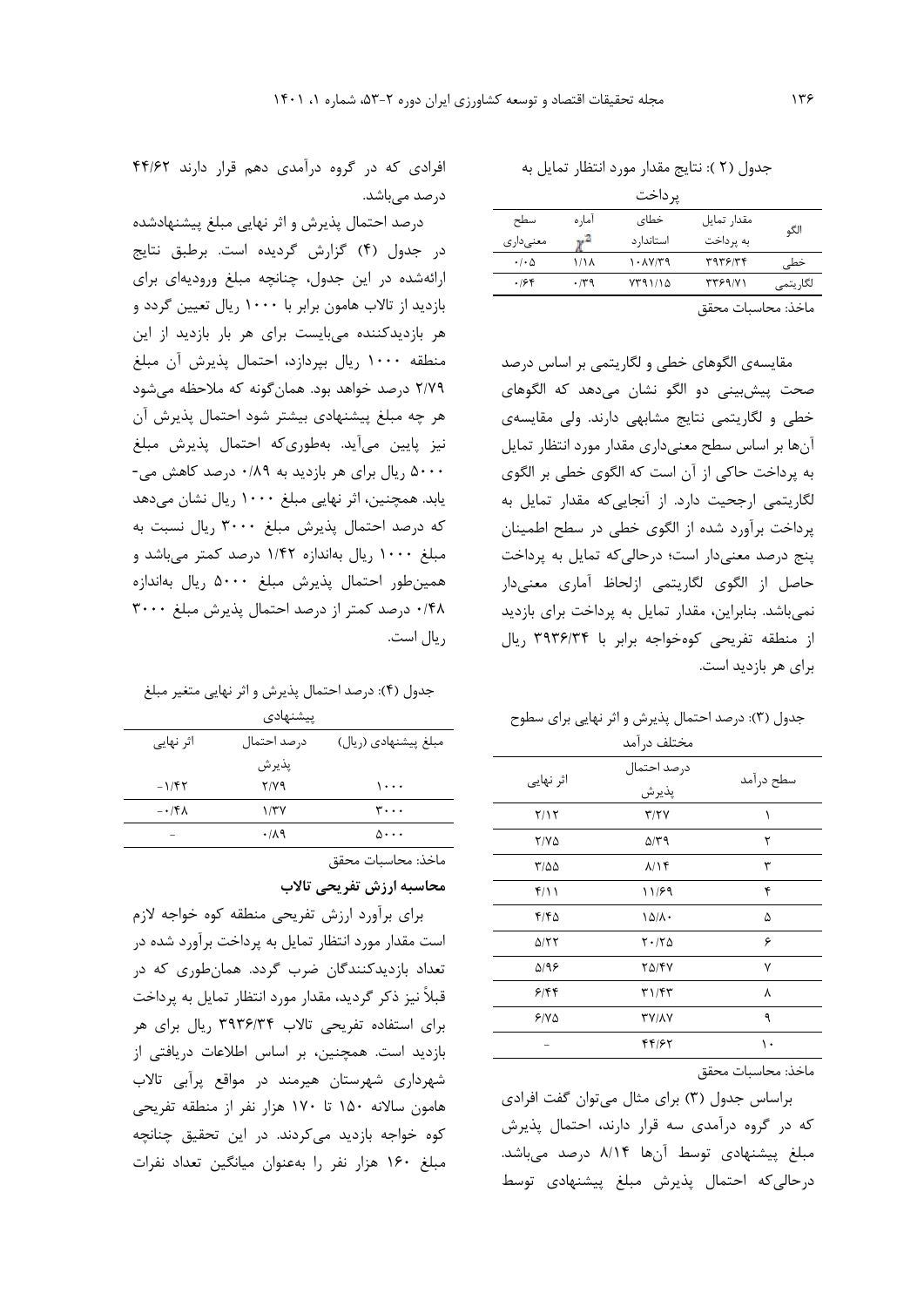بازديدکننده در نظر بگیريم، ارزش تفريحی منطقه تاالب هامون برابر با 629/82 میلیون ريال میباشد. **برآورد ارزش حفاظتی اکوسيستم تاالب هامون**

در اين قسمت، نتايج برآورد الگوي لوجیت ارائه میگردد با استفاده از اين برآورد، عواملی که بر احتمال پذيرش مبلغ پیشنهادشده به پاسخدهندگان و درنتیجه مقدار تمايل به پرداخت تأثیر میگذارند مشخص میشود. در ادامه، نتايج برآورد مقدار مورد انتظار تمايل به پرداخت براي حفاظت از اکوسیستم تاالب هامون ارايه میگردد.

**عوامل مؤثر بر احتمال پذيرش مبلغ پيشنهادشده براي حفاظت از تاالب هامون**

سؤال اصلی پرسشنامه مربوط به میزان تمايل به پرداخت پاسخدهندگان است، که بهصورت پیشنهاد

انتها-بسته با انتخاب دوتايی دوبعدي مطرح گرديد. همانطور که قبالً نیز بیان گرديد، در اين روش ابتدا مبلغی پیشنهاد میشود، اگر پاسخدهنده آن را پذيرفت، مبلغ پیشنهادي دوم دو برابر مبلغ پیشنهاد اول مطرح میگردد؛ در صورت نپذيرفتن مبلغ پیشنهاد اول، نصف آن بهعنوان پیشنهاد دوم ارايه میشود. براي تعیین اينکه چه مبالغی پیشنهاد گردند يک پیشآزمون صورت گرفت، که در آن سؤال مربوط به تمايل به پرداخت بهصورت انتها باز پرسیده شد. با اين توضیح که از پاسخدهندگان خواسته شد حداکثر مبلغ تمايل به پرداخت خود را براي حفاظت از اکوسیستم تاالب هامون بیان کنند.

| الگوي خطي                         |                                           | ٢- الگوى لگاريتمى                  |                                               |                                |
|-----------------------------------|-------------------------------------------|------------------------------------|-----------------------------------------------|--------------------------------|
| متغير                             | ضريب                                      |                                    | آمار t                                        | ضريب                           |
| آماره t                           |                                           |                                    |                                               |                                |
| جنسيت                             | $\cdot$ / $\wedge$ $\vee$                 | 1/TV                               | $\cdot/\lambda\tau$                           | $1/\tau$ ۶                     |
| تحصيلات                           | $\cdot$ / Y $\wedge$                      | $Y/\mathfrak{f}\mathfrak{q}$       | $\cdot$ /Y $\wedge$                           | Y/Y                            |
| در آمد                            | $\cdot/\cdot\cdot\cdot\cdot\tau$ YA       | 1/7V                               | $\cdot/\cdot\cdot\cdot\cdot\tau\gamma\lambda$ | 1/59                           |
| بازديد از تالاب هامون             | $\cdot$ /۲۹                               | 1/19                               | $\cdot$ /٢٧                                   | 1/19                           |
| مبلغ پيشنهاد                      | $-\cdot/\cdot\cdot\cdot$ 9 $\cdot \wedge$ | $-\mathbf{F}/\mathbf{A}\mathbf{r}$ | $-\cdot/\cdot\cdot\cdot\wedge q$              | $-\tau/\tau\lambda$            |
| اثر متقابل تحصيلات در منطقه شمال  | $-\cdot/\cdot \lambda$                    | $-1/195$                           | $-\cdot/\cdot \wedge$                         | $-1/VP$                        |
| اثر متقابل تحصيلات در منطقه شرق   | $-115$                                    | $-\nabla/\nabla V$                 | $-\cdot/\gamma$                               | $-\frac{1}{\sqrt{2}}$          |
| اثر متقابل تحصیلات در منطقه غرب   | $-\cdot/11$                               | $-1/\gamma V$                      | $-\cdot/$ \ $\cdot$                           | $-1/\mathcal{F}\Delta$         |
| اثر متقابل تحصیلات در منطقه تهران | $- \cdot / \cdot V$                       | $-\nabla/\cdot V$                  | $-\cdot/\cdot V$                              | $-\7$ .۶                       |
| عرض از مبدأ                       | $-1/19$                                   | $-\frac{1}{\pi}$                   | $\Delta/\xi$                                  | $\mathbf{Y}/\mathbf{Y}\Lambda$ |
| درصد صحت پیشبینی                  | ٩.                                        |                                    | 91/79                                         |                                |
| آماره درست نمایی                  | $-519/77$                                 |                                    | $-551/17$                                     |                                |
| سطح معنىداري أماره درست نمايي     | $\cdot$ / $\cdot$ $\cdot$                 |                                    | $\cdot$ / $\cdot$ $\cdot$                     |                                |
| Pseudo R2                         | $\Delta/\cdot \Lambda$                    |                                    | $f/f$ ۹                                       |                                |
| Adjusted court R2                 | $\Delta V/\lambda$                        |                                    | <b>ASI1A</b>                                  |                                |

جدول )5(: عوامل مؤثر بر احتمال پذيرش مبلغ پیشنهادشده براي حفاظت از تاالب هامون

ماخذ: محاسبات محقق

در پرسشنامه، از افراد در مورد گرايشهاي توسعهاي و زيستمحیطی و همچنین، میزان

مسئولیتپذیری در قبال حفاظت از تالابها و توانايی مالی آنها نیز سؤال شده است. در ادامه، تأثیر اين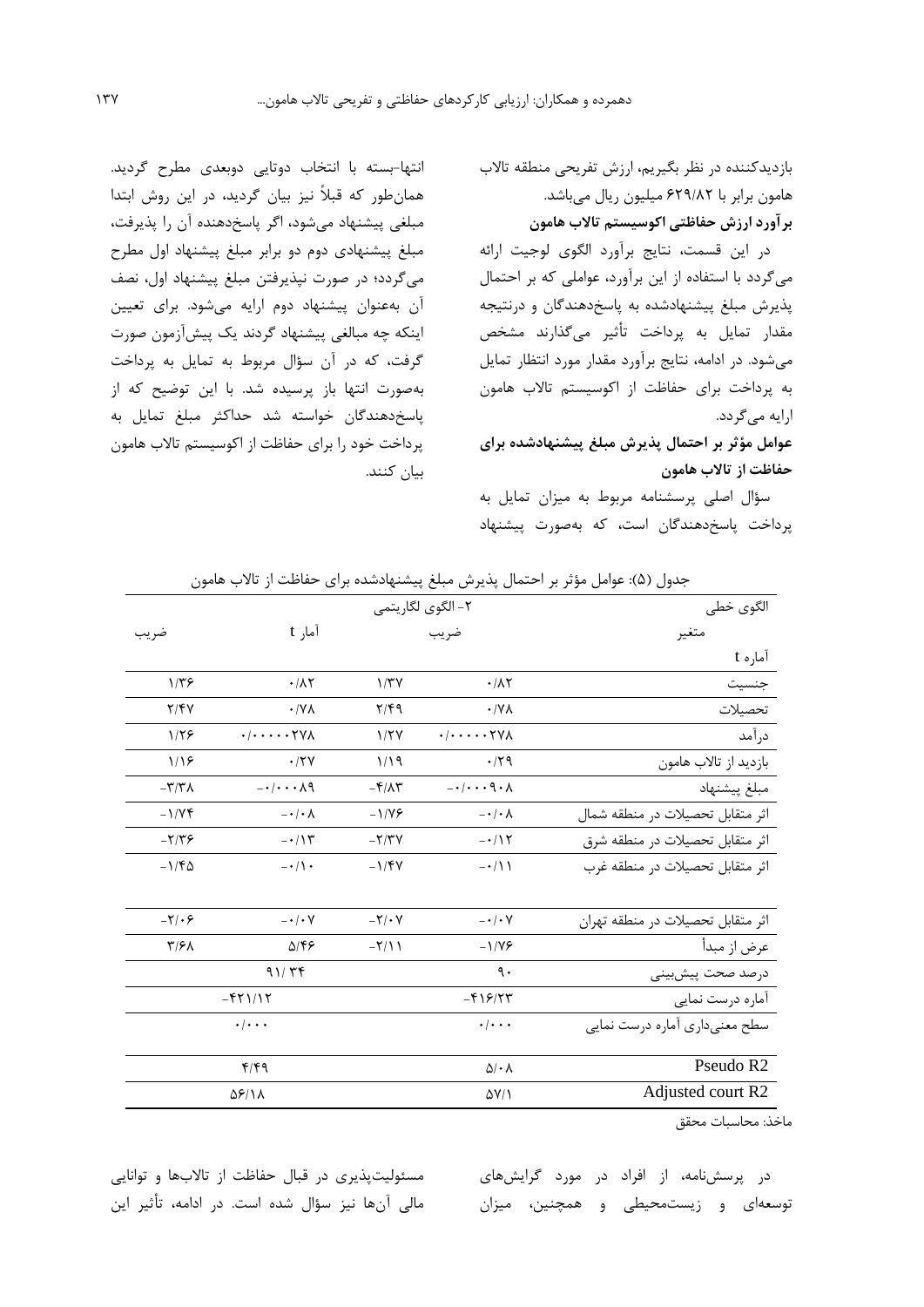گرايشها بر میزان تمايل به پرداخت افراد بررسی میشود.

**تأثير گرايشهاي پاسخدهندگان بر ارزش حفاظتی تاالب هامون**

ازآنجايیکه تقاضا براي حفاظت از محیطزيست در بازار آشکار نمیشود، بررسی تأثیر گرايشهايی که در افراد انگیزه الزم براي حفاظت از منابع زيستمحیطی را ايجاد میکنند، از اهمیت ويژهاي برخوردار میباشند. تقاضاي تفريحی افراد براي يک منبع زيستمحیطی از طريق بازديد از آن منبع آشکار میگردد ولی ممکن است فردي از منبع فوقالذکر بازديد نکرده باشد؛ اما تمايل به پرداخت بهمنظور حفاظت از آن داشته باشد. بنابراين، منبع موردنظر داراي ارزش حفاظتی است. در ارتباط باارزش تفريحی انگیزه بازديد از منبع زيستمحیطی تمايل به پرداخت را در افراد ايجاد میکند؛ ولی در ارتباط باارزشهاي حفاظتی، انگیزههاي ديگري منجر به تمايل به پرداخت بهمنظور حفاظت از منبع زيستمحیطی میگردند. از مطالعاتی که تأثیر گرايشهاي افراد را بر مقدار ارزش حفاظتی بررسی کرده، میتوان به مطالعه (White, H, et al, 2008) و (Abbasi, 1390) اشاره نمود.

در اين بخش از مطالعه، تأثیر گرايشهاي افراد بر مقدار ارزش حفاظتی اکوسیستم تاالب هامون بررسی میگردد. بدين منظور شاخصهايی براي گرايشهاي توسعهاي، زيستمحیطی، مسئولیتپذيري و توانايی مالی فرد ساختهشده و در الگوهاي اقتصادسنجی وارد گرديد که در ذيل به تشريح هر يک از شاخصها پرداخته میشود.

شاخص گرايشهاي توسعهاي )DI )ترکیبی از میزان موافقت يا مخالفت افراد با اين دو بیان است: تبديل اراضی شهري. شاخصهاي گرايشهاي زيستمحیطی )EI )با استفاده از سه حالت به اين شرح بیان میشوند: حفاظت از تاالبها بهمنظور استفاده نسلهاي آينده، حفاظت از تاالبها بهمنظور استفاده خود پاسخدهنده در سال جاري و سالهاي آينده و حفاظت از تاالبها براي اينکه وجود داشته باشند، بدون توجه به استفاده کردن يا استفاده نکردن آنها.

در مورد میزان مسئولیتپذيري افراد )RES )و توانايی مالی )AFF )آنها براي حفاظت از تاالبها خواسته شد که به ترتیب، میزان موافقت خود را با اين بیانها تعیین کنند: خانواده من نبايد مبلغی را براي حفاظت از تاالبها بپردازد؛ و خانواده من توانايی مالی کافی بهمنظور حفاظت از تاالبها ندارد.

با لحاظ گرايشهاي افراد نیز الگوهاي اقتصادسنجی به دو شکل خطی و لگاريتمی برآورد گرديدند. نتايج اين برآوردها در جدول (۶) ارايهشده است.

همانطور که از جدول )6( مشاهده میشود همه شاخصهاي مربوط به گرايشهاي افراد تأثیر معنیداري بر روي درصد احتمال پذيرش مبلغ پیشنهادشده دارند. بهمنظور بررسی معنیدار بودن کلی متغیرهاي گرايشهاي افراد و انتخاب يکی از الگوهاي با و بدون وجود گرايشهاي افراد، آزمون درست نمايی مورداستفاده قرار گرفت)2003 ,Grean). بر اساس اين آزمون، الگويی که باوجود گرايشهاي افراد برآورد شده است ) الگوهاي 3و4(، الگوي نامقید و الگويی که بدون وجود آنها تخمین زدهشده ( الگوهاي ۱ و ۲)، الگوي مقید است. این آزمون از توزیع  $\mathbf{x}^2$  با درجه آزادی تعداد محدوديتها تبعیت میکند. آماره آزمون درست نمايی با استفاده از رابطه زير محاسبه میشود:

 $LR = -2 \times (LLFR - LLFU) \approx \chi \text{Yd}f$ no.restriction

که در آن LR آماره آزمون درست نمايی، LLFR لگاريتم تابع درست نمايی در الگوي مقید و LLFU لگاريتم تابع درست نمايی در الگوي نامقید است. بر اين اساس مقدار آماره درست نمايی براي هر دو فرم تابع خطی و لگاريتمی برابر است با:

 $LR_{linear} = -2 \times (-416/23 + 404/03) = 24/4$  $LR_{local}$  تالابها به زمینهای کشاورزی و تبدیل تالابها 96 / 23 = (14 / 409 + 12 / 421 - ) $\times 10^{-10}$ که در آن *LR<sub>linear</sub> و LR<sub>logarithmic</sub>* بهترتیب بیانگر مقدار آماره آزمون درست نمايی در الگوهاي خطی و لگاريتمی میباشند. با توجه به اينکه هر دو الگوي خطی و لگاريتمی باوجود گرايشهاي افراد، به تعداد سه پارامتر بیشتر از الگوهاي بدون وجود گرايشهاي افراد دارند، درجه آزادي اين آزمونها برابر سه خواهد بود. مقدار آماره  $\mathbf{x}^2$  با درجه آزادي سه و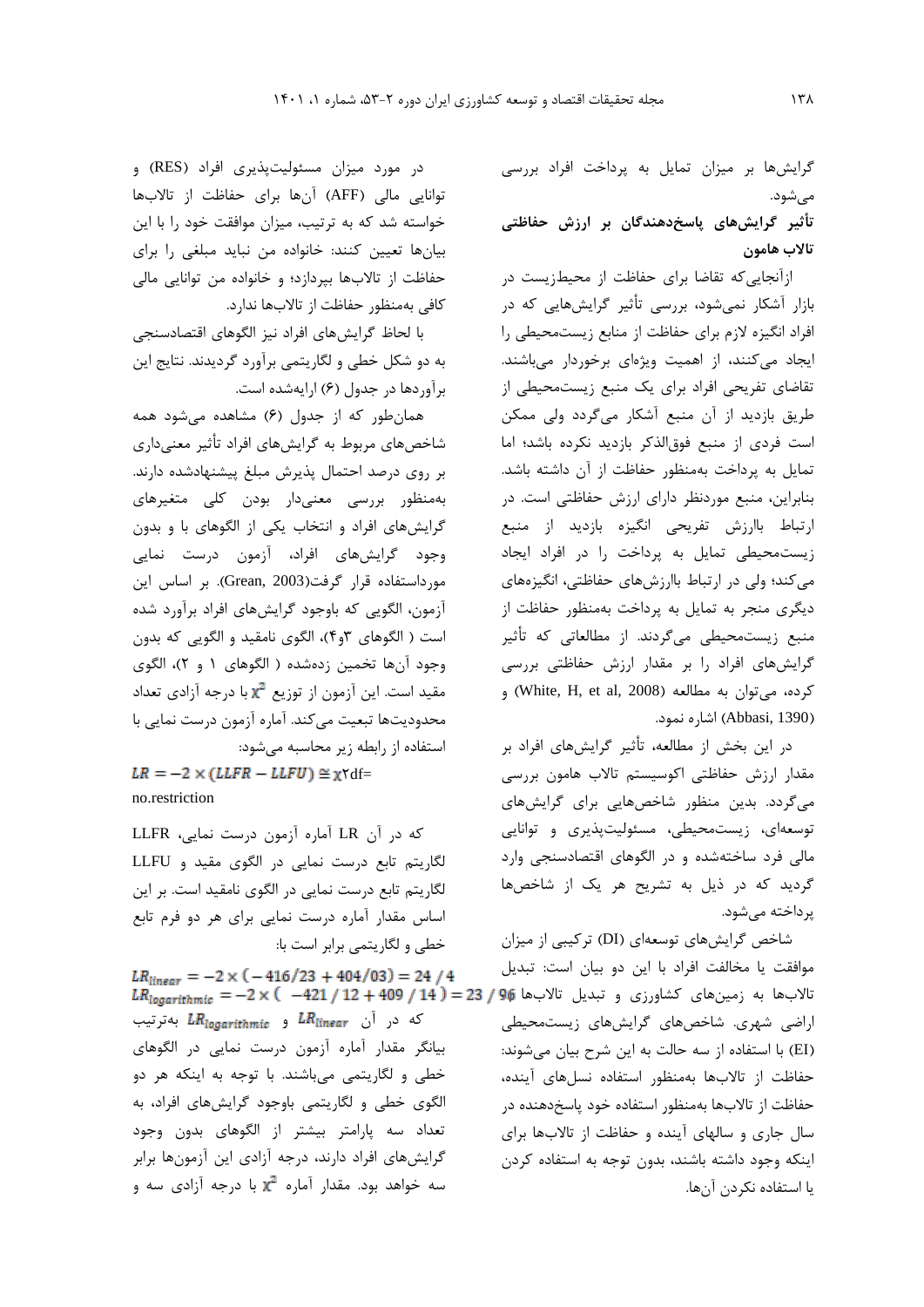سطح اطمینان 5 درصد برابر با 7/81 است. درنتیجه، مقايسه مقادير  $\mathit{LR}_{\mathit{logarithmic}}$  و  $\mathit{LR}_{\mathit{logarithmic}}$  بهدستآمده با اين رقم نشان میدهد که فرضیه عدم مبنی بر صفر بودن ضريب متغیرهاي گرايشهاي توسعهاي، زيستمحیطی، توانايی مالی و مسئولیتپذيري افراد رد میشود. بهعبارتديگر، گرايشهاي افراد تأثیر معنیداري

بر احتمال پذيرش مبلغ پیشنهادي دارند و بايستی در الگوهاي اقتصادسنجی وارد شوند. بنابراين، الگوهاي باوجود گرايشهاي افراد به الگوهايی که در آنها گرايشهاي افراد وارد نشدهاند، ارجحیت دارند و براي تحلیلهاي بعدي مورداستفاده قرار میگیرند.

| ۳-الگوی خطی                       |                                              | ۴- الگوی لگاریتمی               |                                                       |                        |
|-----------------------------------|----------------------------------------------|---------------------------------|-------------------------------------------------------|------------------------|
| متغير                             |                                              | ضريب                            | آمار                                                  | ضريب                   |
| آماره t                           |                                              |                                 |                                                       |                        |
| جنسيت                             | $\cdot/\lambda$ ۶                            | $1/\Delta f$                    | $\cdot/\lambda$ ۶                                     | $1/\Delta f$           |
| تحصيلات                           | $\cdot$ /YF                                  | $\frac{1}{\pi}$                 | $\cdot$ /Y&                                           | $Y/Y$ ۹                |
| در آمد                            | $\cdot/\cdot\cdot\cdot\cdot\setminus\tau$ ۳  | $1/\cdot 7$                     | $\cdot/\cdot\cdot\cdot\cdot\setminus\uparrow\uparrow$ | $1/\cdot 7$            |
| بازديد از تالاب هامون             | $\cdot$ /۲۹                                  | 1/15                            | $\cdot$ /۲۸                                           | $1/\cdot \Lambda$      |
| مبلغ پيشنهاد                      | $-1$ as                                      | $-\Delta/ \Upsilon \Upsilon$    | $-\cdot/\lambda$ ٩                                    | $-\Delta/\Upsilon$ )   |
| شاخص گرایشهای توسعهای             | $\cdot/\lambda$ ۶                            | 1/FQ                            | $\cdot/\lambda$ ۶                                     | 1/fT                   |
| شاخص مسئوليت پذيرى                | 1/YY                                         | $1/\lambda Y$                   | 1/YY                                                  | $1/\lambda$ ۶          |
| شاخص توانايي مالي                 | 1/88                                         | f/Y                             | 1/55                                                  | $f/\gamma$ .           |
| شاخص زيستمحيطى                    | $\cdot$ /YY                                  | $1/\cdot$ 9                     | $\boldsymbol{\cdot}$ /<br>YV                          | $1/\cdot Y$            |
| اثر متقابل تحصيلات در منطقه ٠/٠٩- |                                              | $-1/\lambda$ 9                  | $- \cdot / \cdot$ 9                                   | $-1/\lambda V$         |
| شمال                              |                                              |                                 |                                                       |                        |
| اثر متقابل تحصیلات در منطقه ١٢/٠- |                                              | $-\nabla/V\Delta$               | $-115$                                                | $-Y/VT$                |
| شرق                               |                                              |                                 |                                                       |                        |
| اثر متقابل تحصیلات در منطقه ۰/۱۱- |                                              | $-1/\mathfrak{f}\Lambda$        | $-\cdot/11$                                           | $-1/\mathcal{F}\Delta$ |
| غرب                               |                                              |                                 |                                                       |                        |
| اثر متقابل تحصيلات در منطقه ٠/٠٩- |                                              | $-1/195$                        | $- \cdot / \cdot$ 9                                   | $-1/VI$                |
| تهران                             |                                              |                                 |                                                       |                        |
| عرض از مبدأ                       | $ \cdot$ /YA                                 | $-\mathbf{r}' \cdot \mathbf{q}$ | 9/79                                                  | $-\tau/\nu\Delta$      |
| درصد صحت پیشبینی                  | 91/Y                                         |                                 | 9.77                                                  |                        |
| آماره درست نمایی                  | $-\mathbf{F}\cdot\mathbf{F}/\cdot\mathbf{r}$ |                                 | $-\mathfrak{F}\cdot \mathfrak{q}/\mathfrak{f}$        |                        |
| سطح معنىدارى أماره درست           | $\cdot/\cdot\cdot$                           |                                 | $\cdot/\cdot\cdot\cdot$                               |                        |
| نمایی                             |                                              |                                 |                                                       |                        |
| Pseudo R2                         | Y/Y                                          |                                 | 9/8r                                                  |                        |
| Adjusted court R2                 | 51/7V                                        |                                 | 54/01                                                 |                        |
|                                   |                                              |                                 |                                                       |                        |

جدول (۶): تأثیر گرایشهای افراد بر احتمال پذیرش مبلغ پیشنهادشده برای حفاظت از تالاب هامون

ماخذ: محاسبات محقق

### **محاسبه مقدار مورد انتظار WTP**

براي محاسبه مقدار مورد انتظار تمايل به پرداخت )WTP)، در الگوهاي خطی و لگاريتمی، به ترتیب روابط

) 24( و )25( مورداستفاده قرار گرفتند. که ضريب متغیر پیشنهاد در الگوي خطی و ضريب متغیر پیشنهاد در الگوي لگاريتمی را نشان میدهد. با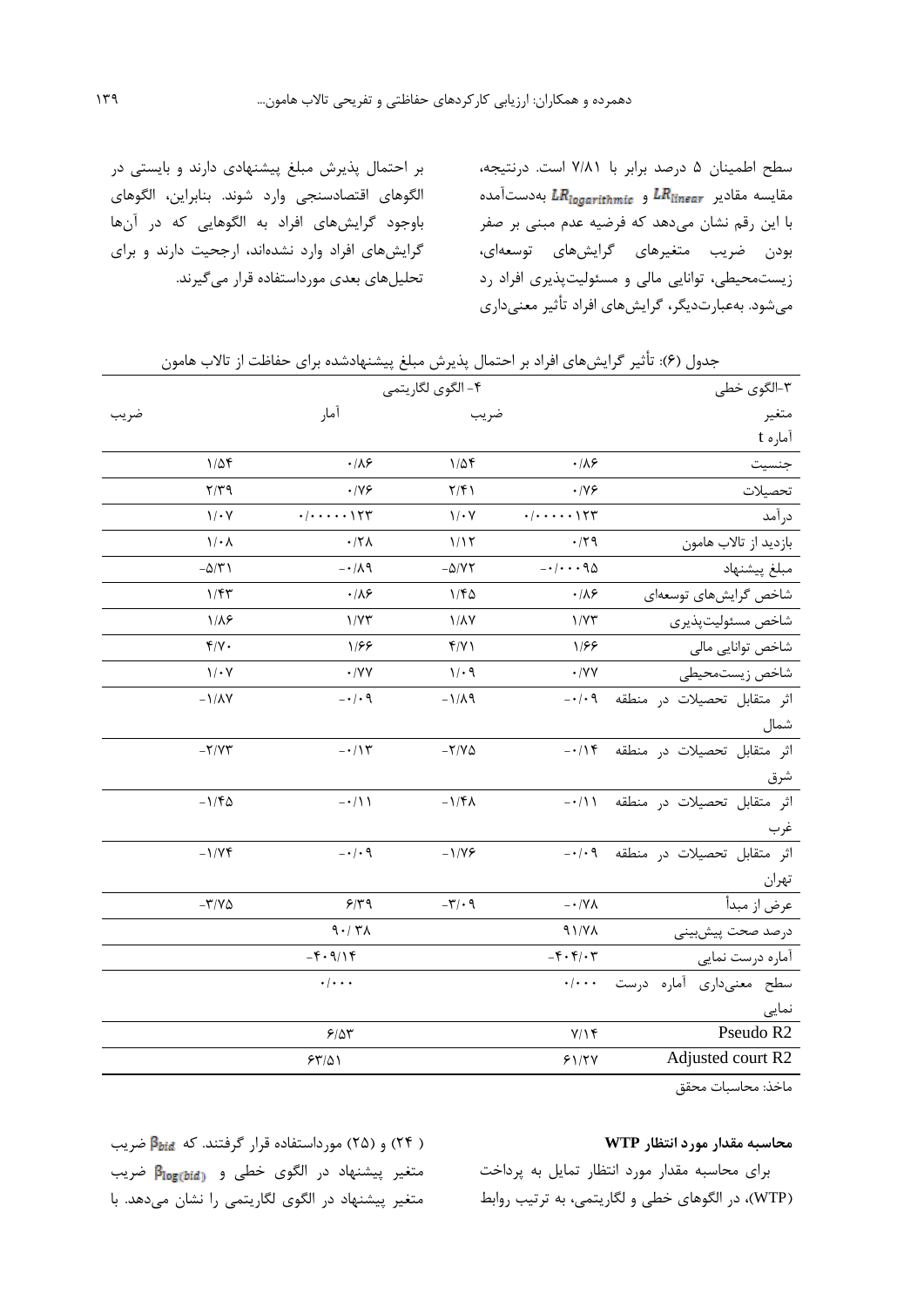نمود، ضروري است ابتدا مقادير GC $\epsilon$ inear و براي چهار منطقه محاسبه شوند.

توجه به اينکه، متغیرهاي مجازي مربوط به مناطق چهارگانه در الگوها وارد گرديدهاند و بايستی تمايل به پرداخت را براي چهار منطقه بهطور جداگانه برآورد

- $GC_{linear,N} = \alpha + \beta_{age} \times M_{age} + \beta_{edu} \times M_{edu} + \beta_{inc} \times M_{inc} + \beta_{visit} \times M_{visit} + \beta_{di} \times M_{di} + \beta_{env} \times M_{env}$  $(\uparrow \uplambda)$  $+ \beta_{res} \times M_{res} + \beta_{aff} \times M_{aff} + \beta_{Nedu} \times M_{edu}$
- $GC_{linear,T} = \alpha + \beta_{age} \times M_{age} + \beta_{edu} \times M_{edu} + \beta_{inc} \times M_{inc} + \beta_{visit} \times M_{visit} + \beta_{di} \times M_{di} + \beta_{env} \times M_{env}$  $(19)$  $+ \beta_{res} \times M_{res} + \beta_{aff} \times M_{aff} + \beta_{Tedu} \times M_{edu}$
- $GC_{linear,E}=\alpha+\beta_{age}\times M_{age}+\beta_{edu}\times M_{edu}+\beta_{inc}\times M_{inc}+\beta_{visit}\times M_{visit}+\beta_{di}\times M_{di}+\beta_{env}\times M_{env}$  $(\mathfrak{r} \cdot)$  $+ \beta_{res} \times M_{res} + \beta_{aff} \times M_{aff} + \beta_{Eedu} \times M_{edu}$
- $GC_{linear,W} = \alpha + \beta_{age} \times M_{age} + \beta_{edu} \times M_{edu} + \beta_{inc} \times M_{inc} + \beta_{visit} \times M_{visit} + \beta_{di} \times M_{di} + \beta_{env} \times M_{env}$  $(1^{\prime})$  $+ \beta_{res} \times M_{res} + \beta_{aff} \times M_{aff} + \beta_{Wedu} \times M_{edu}$

براي تحلیلهاي نهايی و همچنین، محاسبهي ارزش حفاظتی اکوسیستم تاالب هامون بايستی نتايج يکی از اين فرمهاي تابعی انتخاب گردد. همانطور که در جدول )7( مالحظه میشود مقادير مورد انتظار بهدستآمده از الگوي خطی کامالً معنیدار و نتايج بهدستآمده از الگوي لگاريتمی از لحاظ آماري معنیدار نمیباشند. بنابراين، نتايج الگوي خطی به الگوي لگاريتمی ترجیح داده میشود.

همانطور که در جدول )7( مالحظه میگردد خانوارهاي منطقه شرق تمايل به پرداخت بیشتري نسبت به ساير مناطق براي حفاظت از تاالب هامون دارند. ولی خانوارهاي منطقه غرب کمترين تمايل به پرداخت را بیان نمودهاند. خانوارهاي منطقه شرق به دلیل اطالعات بیشتر و وجود عاليق و تعصبات منطقهاي که نسبت به ساير مناطق نسبت به تاالب هامون دارند، تمايل دارند که اين تاالب بینالمللی براي نسلهاي آينده و استفاده خودشان از آن در سالهاي آينده و جاري آبگیري شود. چون احتمال میدهند که به دلیل دسترسی آسانتر به اين تاالب، خود و فرزندانشان بتوانند از آن استفاده نمايند درحالیکه درصد اين احتمال در ساير مناطق نسبت به منطقه شرق کمتر است.

 $\beta$  $\beta$ و  $\beta$  و  $\beta$  $\beta$  و  $\beta$  $\beta$  و  $\beta$   $\beta$  و  $\beta$ و  $\beta_{\mathit{eff}}$ و  $\beta_{\mathit{res}}$  به ترتیب ضرایب متغیرهای بازدید از تاالب هامون، سطح تحصیالت، درآمد پاسخدهندگان، جنسیت، شاخص توسعهاي، شاخص زيستمحیطی، شاخص توانايی مالی و شاخص مسئولیتپذيري و  $M_{aff}$  ,  $M_{env}$ ,  $M_{di}$  و  $M_{gen}$  و  $M_{line}$  ,  $M_{ebit}$  و  $M_{visit}$ نیز به ترتیب، میانگین آنها و $\alpha$ نیز عرض از مبدأ  $M_{res}$ را نشان میدهد. همچنین،  $\beta_{\tt Nedu}$  و  $\beta_{\tt Tedu}$  و بهترتیب بیانگر ضريب اثر متقابل تحصیالت در منطقه شمال، تهران، شرق و غرب است. GC $\epsilon_{\sf linear,N}$  و و  $GC_{linear,W}$  نیز بهترتیب C $C_{linear,W}$  و  $GC_{linear,T}$ مقادير مورد انتظار تمايل به پرداخت را در شمال، تهران، شرق و غرب بیان میکند. با استفاده از اين روابط میتوان مقدار GC<sub>logarithmic</sub> را در مناطق چهارگانه محاسبه نمود. با اين تفاوت که در اينجا، مقادير ضرايب برآورد شده از الگوي لگاريتمی مورداستفاده قرار میگیرند. پس از محاسبه GC Iinear و GC Iogarithmic میتوان با استفاده از روابط )24( و )25( مقدار مورد انتظار تمايل به پرداخت را در مناطق مختلف براي الگوهاي خطی و لگاريتمی برآورد نمود. نتايج اين برآوردها در جدول )7( ارايه گرديده است.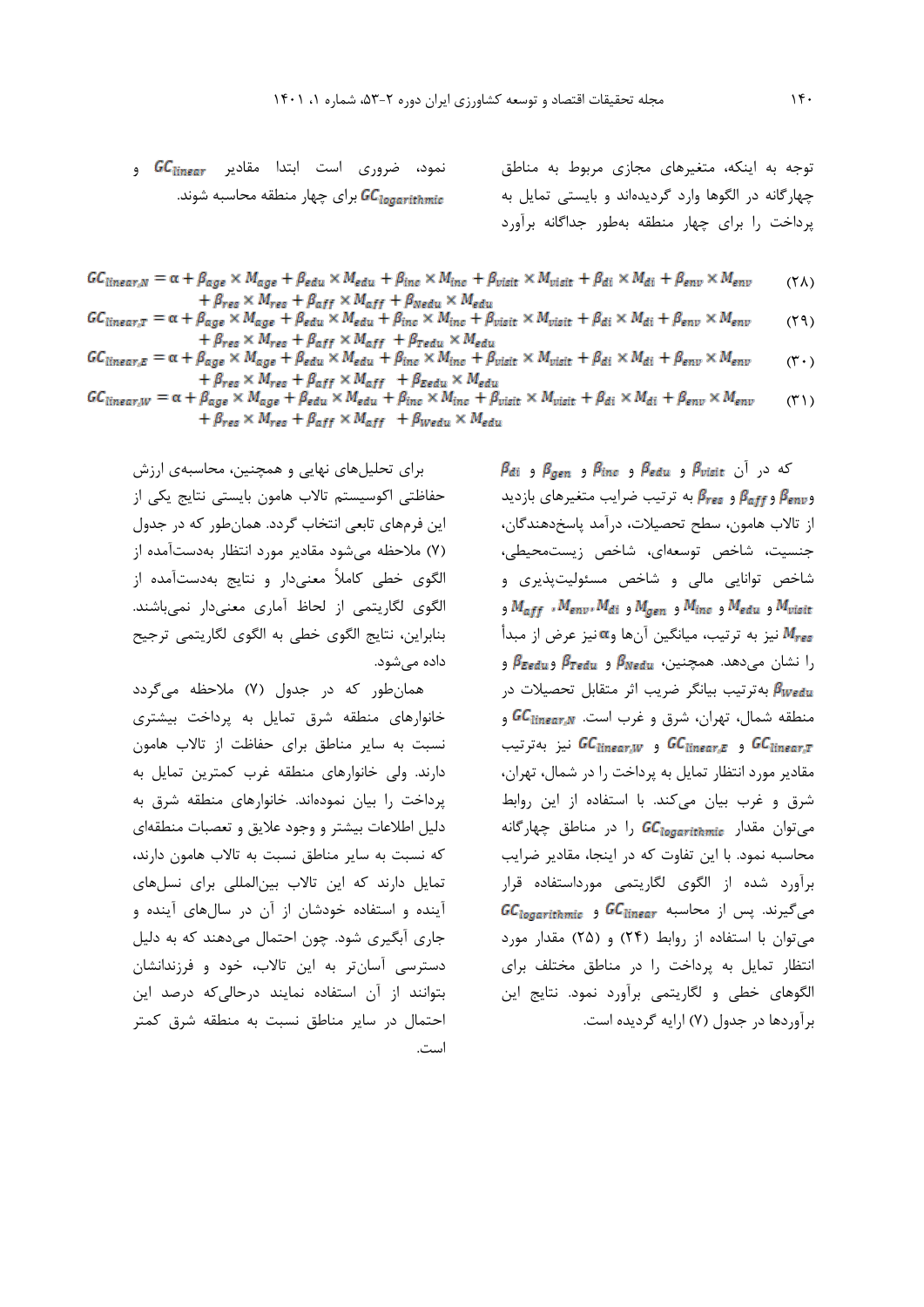| الگو      | منطقه       | GC                     | تمایل به پرداخت  | خطای استاندارد | $\chi^2$ آمارہ $\chi^2$ | سطح معنی داری             |
|-----------|-------------|------------------------|------------------|----------------|-------------------------|---------------------------|
| الگوى خطى | منطقه تهران | .119                   | 15794148         | 16734144       | f/77                    | $\cdot$ / $\cdot$ $\cdot$ |
|           | منطقه شمال  | .184                   | $59YY\Delta/91$  | ۱۵۳۰۷/۹۸       | f/77                    | $\cdot$ / $\cdot$ $\cdot$ |
|           | منطقه شرق   | 1/7V                   | 9.40.99          | ۱۹۳۸۷/۵۱       | f/77                    | $\cdot$ / $\cdot$ $\cdot$ |
|           | منطقه غرب   | .788                   | $\Delta$ ۴۳۹۸/۲۷ | 12148177       | f/77                    | $\cdot$ / $\cdot$ $\cdot$ |
| الگوی     | منطقه تهران | $\lambda/\Upsilon$     | V19.5/T.         | ۱۷۶۴۰۹/۳۹      | $\cdot$ $\nmid$ ۳۵      | $\cdot$ 155               |
| لگاريتمي  | منطقه شمال  | $Y/\mathfrak{F}$       | $\Delta$ ۶۰۸۷/۲۶ | ۱۵۳۹۴۶/۲۰      | $\cdot$ /۳ $\vee$       | .408                      |
|           | منطقه شرق   | $\lambda$ /٣ $\lambda$ | 19471199         | 854678178      | $\cdot$ /۳۹             | .786                      |
|           | منطقه غرب   | Y/YY                   | fVVf9/T9         | ۱۲۹۴۲۷/۱۷      | .149                    | $\cdot$ /55               |
|           |             |                        |                  |                |                         |                           |

جدول (۷): نتايج برآورد مقدار مورد انتظار تمايل به پرداخت در مناطق مختلف

ماخذ: محاسبات محقق

نتايج مقايسه الگوهاي مختلف نشان میدهد که الگوي خطی باوجود گرايشهاي افراد مناسبترين الگو است. بر اين اساس مقدار مورد انتظار تمايل به پرداخت

در مناطق مختلف محاسبه و در جدول )7( ارايهشده است.

|  |  |  |  |  |  | جدول(۸): نتايج برآورد مدل لوجيت براى تمايل به پرداخت براى حفاظت از تالاب بين لمللي هامون |
|--|--|--|--|--|--|------------------------------------------------------------------------------------------|
|--|--|--|--|--|--|------------------------------------------------------------------------------------------|

| اثر نهایی                            | سطح احتمال معنىداري            | مقدار ضريب                            |                  | نام متغير                  |
|--------------------------------------|--------------------------------|---------------------------------------|------------------|----------------------------|
| $\cdot$ /\Y                          | $\cdot$ /۲۳)                   | $1/Y$ ۶-                              |                  | عرض از مبدأ                |
| 1/59                                 | $\cdot$ / $\cdot$ $\cdot$      | $\cdot$ /۲۳                           |                  | سن                         |
| 7/7 A                                | .7198                          | $\cdot/\lambda\tau$                   |                  | جنسيت                      |
| .185                                 | $\cdot/\cdot\cdot$ ٢           | $.199 -$                              |                  | تعداد اعض <u>ای</u> خانوار |
| $1/\cdot \Lambda$                    | .7179                          | $\cdot$ /Y $\wedge$                   |                  | تحصىلات                    |
| 1/Tf                                 | .787Y                          | $\cdot$ /۲۹                           |                  | بازديد از تالاب هامون      |
|                                      | $\cdot \mid \cdot \cdot \cdot$ | $\cdot/\cdot\cdot\cdot\cdot\tau$ YA   |                  | <u>درآ</u> مد              |
| $\cdot$ /99                          | $\cdot \mid \cdot \cdot \cdot$ | $-\lambda \cdot \rho \cdot \lambda -$ |                  | مبلغ پیشنهادی              |
| ۵۱۶۴                                 | $\cdot$   $\cdot$   $\epsilon$ | 1/YY                                  |                  | شاخص مسئوليت پذيري         |
| 5/16                                 | $\cdot$   $\cdot$   $\epsilon$ | 1166                                  |                  | شاخص توانايي مالي          |
| Y/2                                  | $\cdot$ / $\cdot$ $\cdot$      | $\cdot$ /YY                           |                  | شاخص زيستمحيطى             |
| $\cdot$ /۴۱                          | .759                           | $\lambda$ ۶/۰                         |                  | شاخص توسعه                 |
| سطح معنىدارى أماره درست نمايى:٠/٠٠٠  | $fV/fT-$                       | آماره درست نمايي:                     | $\mathfrak{q}$ . | درصد صحت پیشبینی:          |
| McFadden's Adjusted R2= $\Delta V/1$ |                                | Pseudo $R2 = \frac{6}{11}$            |                  | Adjusted Count R2=Y9/8     |

ماخذ: محاسبات محقق

بر اساس الگوي (٣) در جدول (٤) ضريب مثبت جنسیت افراد و بازديد از تاالب هامون نشان میدهد که احتمال پذيرش مبلغ پیشنهادي مردان نسبت به زنان بیشتر است. همچنین، افرادي که از تاالب هامون بازديد نمودهاند نسبت به افرادي که آن را نديدهاند، تمايل

دارند مبلغ بیشتري را براي حفاظت از تاالب هامون بپردازند. محاسبه ارزش حفاظتی اکوسیستم تاالب هامون براي محاسبه ارزش حفاظتی اکوسیستم تاالب هامون، بايستی مبلغ تمايل به پرداخت برآورد شده در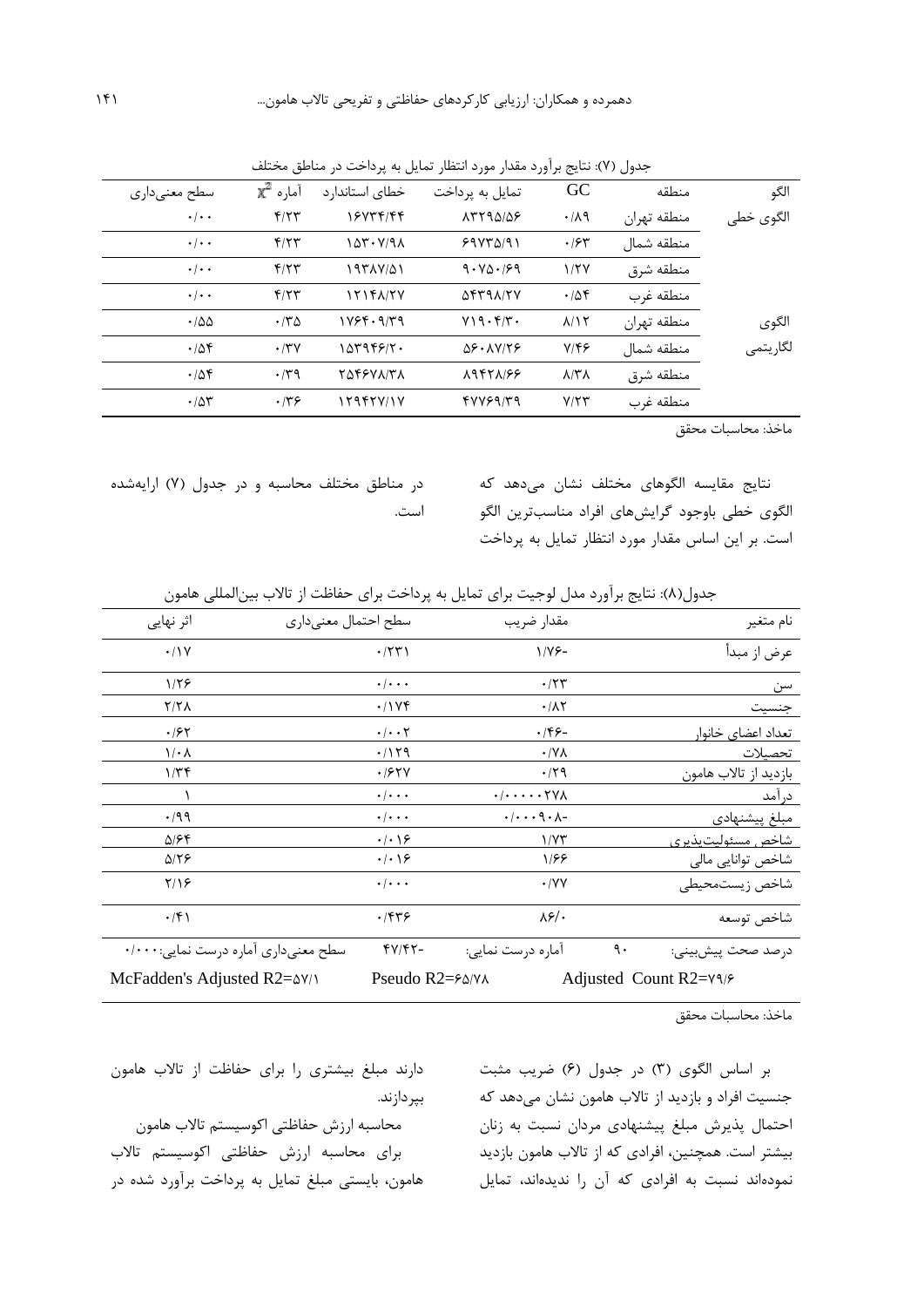هر منطقه در تعداد خانوارهاي آن ضرب گردد. درنتیجه، جمع ارزشهاي مربوط به مناطق مختلف ارزش کل حفاظتی تاالب هامون را بهدست میدهد. نتايج اين محاسبات در جدول )9( ارائهشده است. در اين جدول، ارزش کل حفاظتی اکوسیستم تاالب هامون 644/2 میلیارد ريال است.

جدول)9(: نتايج برآورد ارزش حفاظتی اکوسیستم تاالب

| هامون                     |                            |                 |                      |  |  |
|---------------------------|----------------------------|-----------------|----------------------|--|--|
| ارزش کل<br>(میلیارد ریال) | تمایل به<br>پر داخت (ريال) | تعداد خانوار    | منطقه                |  |  |
| rr.180                    | 15795158                   | ۳۸۴۷۲۳۴         | منطقه                |  |  |
| ۰۷/۲۹ ۱                   | ۶۹۷۳۵/۹۱                   | ۱۵۳۸۶۰۷         | تهران<br>منطقه       |  |  |
|                           |                            |                 | شمال<br>منطقه        |  |  |
| 189/47                    | 9.101/99                   | ۲۰۸۷۹۱۳         | شرق                  |  |  |
| 78199                     | 9831177                    | ۴۹۶۲۹۱          | منطقه<br>غرب         |  |  |
| ۶۴۴۱۲                     | ۳۹۸۱۸۰/۴۳                  | $Y9V \cdots YQ$ | جمع                  |  |  |
|                           |                            | $+2$ . $-$      | $+1 - 1$ .<br>- 12 1 |  |  |

ماخذ: محاسبات محقق

**نتيجهگيري**

با توجه به يافتههاي پژوهش حاضر، به طور کلی چنین می توان نتیجه گرفت که افراد تمايل دارند

)3936/34( ريال براي هر بار بازديد از منطقه کوه خواجه بپردازند. میانگین تعداد بازديدکنندگان ساالنه از منطقه تفريحی کوه خواجه )160( هزار نفر میباشد که حاصلضرب آن در مبلغ تمايل به پرداخت، ارزش تفريحی منطقه تفريحی کوه خواجه را برابر )0/62( میلیارد ريال بهدست میدهد.

عالوه برآن، میتوان بیان نمود که ارزش حفاظتی کل اکوسیستم تاالب هامون، از حاصلضرب تمايل به پرداخت افراد در تعداد خانوارهاي 9 استان، معادل )644/2( میلیارد ريال برآورد گرديد. ارزش حفاظتی هر هکتار از تاالب هامون، با توجه به مساحت آن )57000 هکتار(، )41/69( میلیون ريال برآورد گرديد. لذا، پیشنهاد میگردد درصورت اخذ هزينه از بازديدکنندگان بهمنظور استفاده از کارکرد تفريحی تاالب و هزينه اين مبالغ جهت حفظ و نگهداري تاالب، میتوان به توسعه و حفظ ارزشهاي وجودي آن اقدام نمود.

**تقدير و تشکر**

بدينترتیب مراتب سپاس و قدردانی خويش را از آقايان، دکتر مرتضی مواليی و دکتر محمدرضا نظري به- خاطر راهنمايیها و کمکهاي ارزنده ايشان در مقاله حاضر اعالم میدارم. بیترديد انجام مطالعه حاضر بدون کمک و راهنمايی ايشان میسر نبود.

#### **REFERENCES**

- 1. Ahmed, S.U., & Gotoh, K. (2006). *Cost-Benefit Analysis of Environmental Goods by Applying the Contingent Valuation Method (Some Japanese Case Studies).* Springer-Verlag Tokyo.
- 2. Allen, J.C., Bergstrom, J., & Pemberton, C. (2003). Measuring Values for Wetlands Protection in a Developing Country from Domestic and International Citizen Groups. *Paper Presented for Preservation at the American Agricultural Economics Association Annual Meeting*, Montreal, Canada, July 27-30.
- 3. Amirnejad, H. & Ataie solute, K. 2011. *Economic valuation of environmental resources*. First edition, Sari: Avayeh masih publication. (In Farsi)
- 4. Arman, H. & Dehnavi, M. (2012). Evaluation of ecological value of Hamoon wetland, study of the biodiversity potential of the wetland in flooded conditions. *The Second Biennial Conference on Environmental Engineering*.Tehran, environment college. (In Farsi)
- 5. Bateman, I., (2019). Placing Money Values on the Unpriced Benefits of Forest. *Quarterly Journal of Forestry*, 85(3), 152-165.
- 6. Bishop, R., & Heberlein, T.A. (2019). Measuring Values of Extra-Market Goods: Are Indirect Measures Biased?. *American Journal of Agricultural Economics*, 61, 926-930.
- 7. Boyle, K.J. & R.C. Bishop. (2018). Welfare Measurement Using Contingent Valuation: A Comparision of Techniques. *American Journal of Agricultural Economics*, 70, 20-28.
- 8. Daneshi, A., A. Najafinejad, F. Maghsoud & M. Panahi, 2017. Estimating the conservation Value of Ardebil's Shorabil Lake. *Iranian Journal of Agricultural Economics*, 11(2): 135-155. [In Persian]
- 9. Dehnavi, J., (2012). Presentation and application of spatial evaluation model of wetland ecosystem services using geographic information system Case study: Wetlands of the ancient region of Nowshahr. *PhD Thesis*, Faculty of Environment, University of Tehran. [In Persian]
- 10. Duffield, J.W. & Patterson, D.A. (2017). Inference and Optimal Design for a Welfare Measure in Dichotomous Choice Contingent Valuation. *Land Economics*, 67, 225-239.